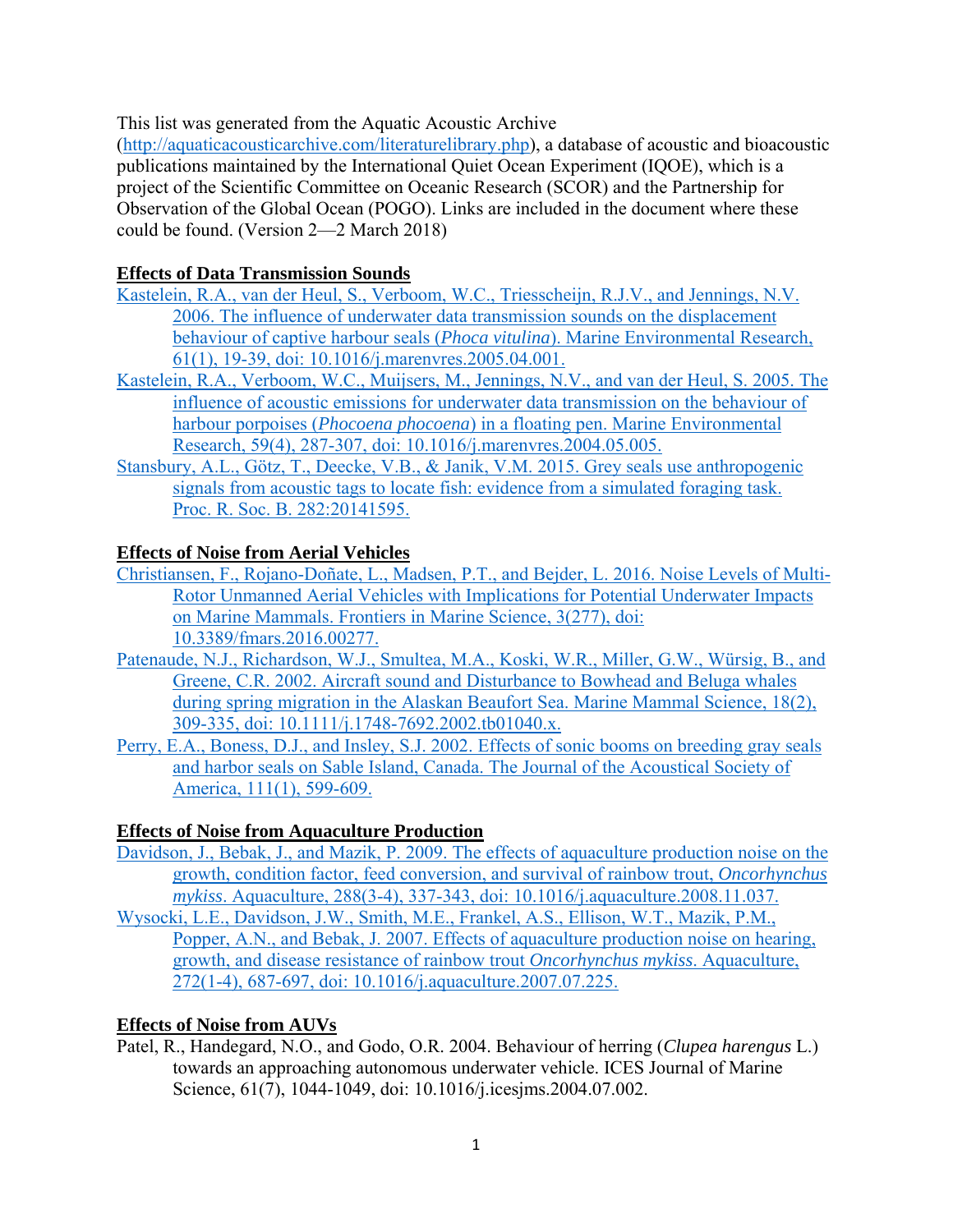#### **Effects of Noise as a Deterrent**

Andersen, S., and Hawkins, A. 1978. Scaring seals by sound. Mammal Review, 8(1-2), 19-24.

- Brandt, M.J., Hoschle, C., Diederichs, A., Betke, K., Matuschek, R., and Nehls, G. (2013). Seal scarers as a tool to deter harbour porpoises from offshore construction sites. Marine Ecology Progress Series, 475, 291-302.
- Erbe, C., and McPherson, C. 2012. Acoustic characterisation of bycatch mitigation pingers on Queensland Shark Control nets. Endangered Species Research, 19(2), 109-121, doi: 10.3354/esr00467.
- Gervaise, C., and Andre, M. 2008. Optimal design of a whale of anti-collision system. Traitement Du Signal, 25(1-2), 13-27.
- Goodson, A.D. 1997. Developing deterrent devices designed to reduce the mortality of small cetaceans in commercial fishing nets. Marine and Freshwater Behaviour and Physiology, 29(1-4), 211-236.
- Gotz, T., and Janik, V.M. 2010. Aversiveness of sounds in phocid seals: psycho-physiological factors, learning processes and motivation. Journal of Experimental Biology, 213(9), 1536-1548, doi: 10.1242/Jeb.035535.
- Gotz, T., and Janik, V.M. 2013. Acoustic deterrent devices to prevent pinniped depredation: Efficiency, conservation concerns and possible solutions. Marine Ecology Progress Series, 492, 285-302.
- Götz, T., and Janik, V.M. 2010. Aversiveness of sounds in phocid seals: psycho-physiological factors, learning processes and motivation. Journal of Experimental Biology, 213, 1536- 1548.
- Hardy, T., Williams, R., Caslake, R., and Tregenza, N. 2012. An investigation of acoustic deterrent devices to reduce cetacean bycatch in an inshore set net fishery. Journal of Cetacean Research and Management, 12(1):85-90.
- Jacobs, S.R., and Terhune, J.M. 2002. The effectiveness of acoustic harassment devices in the Bay of Fundy, Canada: Seal reactions and a noise exposure model. Aquatic Mammals, 28:147-158.
- Johnston, D.W. 2002. The effect of acoustic harassment devices on harbour porpoises (*Phocoena phocoena*) in the Bay of Fundy, Canada. Biological Conservation 108(1):113-118, doi: 10.1016/s0006-3207(02)00099-x.
- Kastelein, R.A., de Haan, D., Vaughan, N., Staal, C., & Schooneman, N.M. 2001. The influence of three acoustic alarms on the behaviour of harbour porpoises (*Phocoena phocoena*) in a floating pen. Mar. Enviro. Res. 52:351-371.
- Kastelein, R.A., Jennings, N., Verboom, W.C., de Haan, D., & Schooneman, N.M. 2006. Differences in the responses of a striped dolphin (*Stenella coeruleoalba*) and a harbour porpoise (*Phocoena phocoena*) to an acoustic alarm. Marine Environmental Research 61:363-378.
- Kastelein, R.A., van der Heul, S., Terhune, J.M., Verboom, W.C., and Triesscheijn, R.J.V. 2006. Deterring effects of 8-45 kHz tone pulses on harbour seals (*Phoca vitulina*) in a large pool. Marine Environmental Research, 62(5), 356-373, doi: 10.1016/j.marenvres.2006.05.004.
- Kastelein, R.A., Verboom, W.C., Jennings, N., and de Haan, D. 2008. Behavioural avoidance threshold level of a harbour porpoise (*Phocoena phacoena*) for a continuous 50 kHz pure tone (L). Journal of the Acoustical Society of America, 123(4), 1858-1861, doi: 10.1121/1.2874557.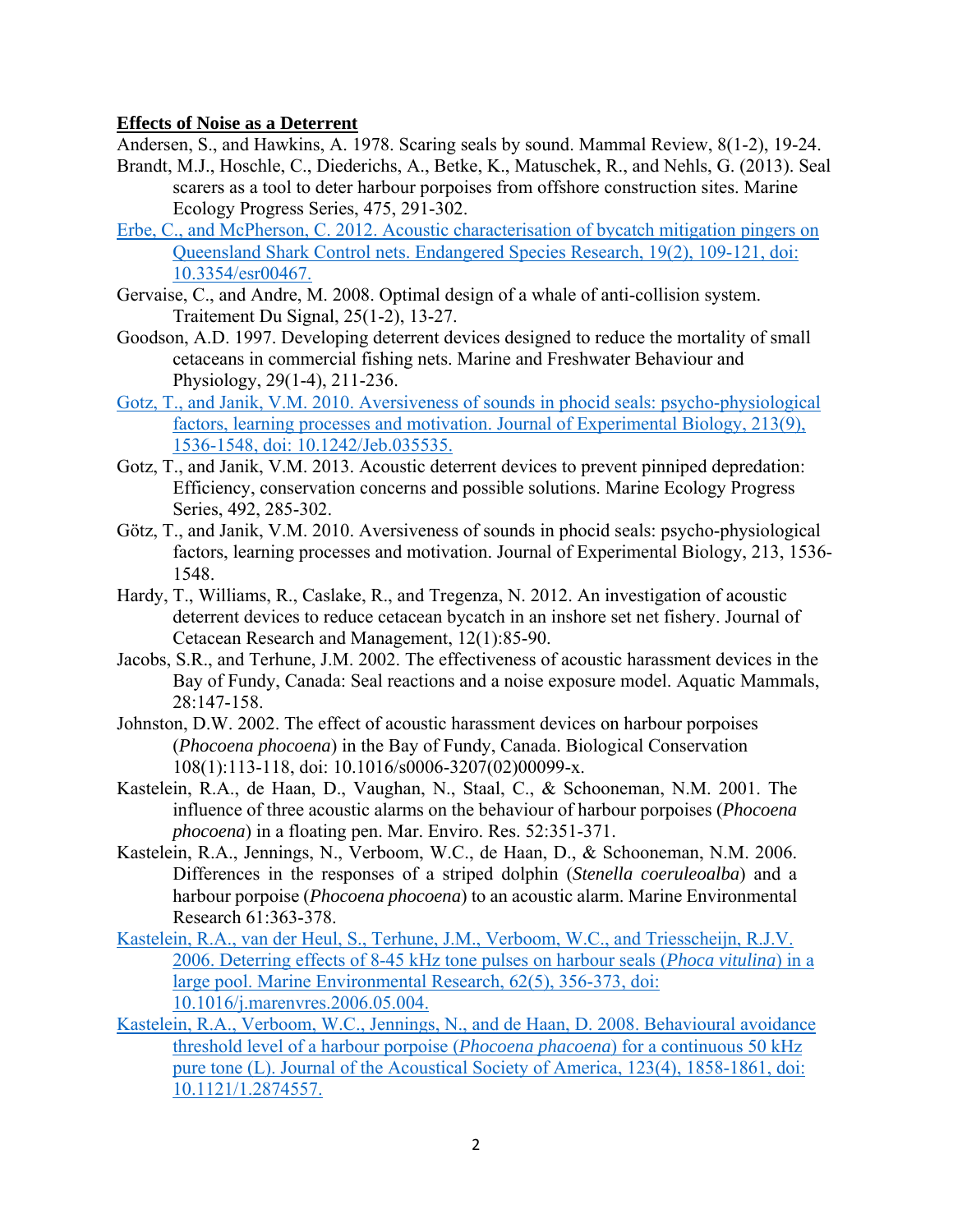- McPherson, G.R., Lien, J., Gribble, N.A., and Lane, B. 2000. Utilisation of an acoustic alarm strategy to minimise bycatch of humpback whales in Queensland coastal gill net fisheries. Humpback Whale Conference, 1-10.
- Stansbury, A.L., Gotz, T., Deecke, V.B., and Janik, V.M. 2014. Grey seals use anthropogenic signals from acoustic tags to locate fish: evidence from a simulated foraging task. Proceedings of the Royal Society B, 282(1798), doi: 10.1098/rspb.2014.1595.

## **Effects of Noise from Dredging**

Todd, V.L.G., Todd, I.B., Gardiner, J.C., Morrin, E.C.N., Macpherson, N.A., Dimarzio, N.A., and Thomsen, F. 2015. A review of impacts of marine dredging activities on marine mammals. ICES Journal of Marine Science 77(2):328-340, doi: 10.1093/icesjms/fsu187

## **Effects of Noise from Explosions**

- Demarchi, M., Holst, M., Robichaud, D., Waters, M., and MacGillivray, A. 2012. Responses of Stellar Sea Lions (*Eumetopias jubatus*) to In-Air Blast Noise from Military Explosions. Aquatic Mammals 38(3):279-289.
- Finneran, J.J., Schlundt, C.E., Carder, D.A., Clark, J.A., & Young, J.A., Gaspin, J.B., and Ridgway, S.H. 1999. Auditory and behavioral responses of bottlenose dolphins (*Tursiops truncates*) and a beluga whale (*Delphinapterus leucas*) to impulsive sounds resembling distant signatures of underwater explosions. Journal of the Acoustical Society of America 108:417-431.
- Koschinski, S. 2011. Underwater Noise Pollution From Munitions Clearance and Disposal, Possible Effects on Marine Vertebrates, and Its Mitigation. Marine Technology Society Journal 45(6):80-88.
- Lien, J., Todd, S., Stevick, P., Marques, F., and Ketten, D. 1993. The reactions of humpback whales to underwater explosions: Orientation, movements, and behavior. Journal of the Acoustical Society of America 94(3, Pt. 2):1849.
- Todd, S., Stevick, P., Lien, J., Marques, F., and Ketten, D. 1996. Behavioural effects to underwater explosions in humpback whales (*Megaptera novaeangliae*). Canadian Journal of Zoology 74:1661-1672.
- Viada, S.T., Hammer, R.M, Racca, R., Hannay, D., Thompson, M.J., Balcom, B,J., and Phillips, N.W. 2008. Review of potential impacts to sea turtles from underwater explosive removal of offshore structures. Environmental Impact Assessment Review 28(4–5):267-285.

## **Effects of Noise from Petroleum Production**

- Awbrey, F.T., and Stewart, B.S. 1983. Behavioural responses of wild beluga whales (*Delphinapterus leucas*) to noise from oil drilling. The Journal of the Acoustical Society of America 74(S1):S54.
- Blackwell, S.B., Lawson, J.W., and Williams, M.T. 2004. Tolerance by ringed seals (*Phoca hispida*) to impact pipe-driving and construction sounds at an oil production island. Journal of the Acoustical Society of America 115(5):2346-2357.
- Kyhn, L.A., Sveegaard, S., & Tougaard, J. 2014. Underwater noise emissions from a drillship in the Arctic. Marine Pollution Bulletin 86(1):424-433.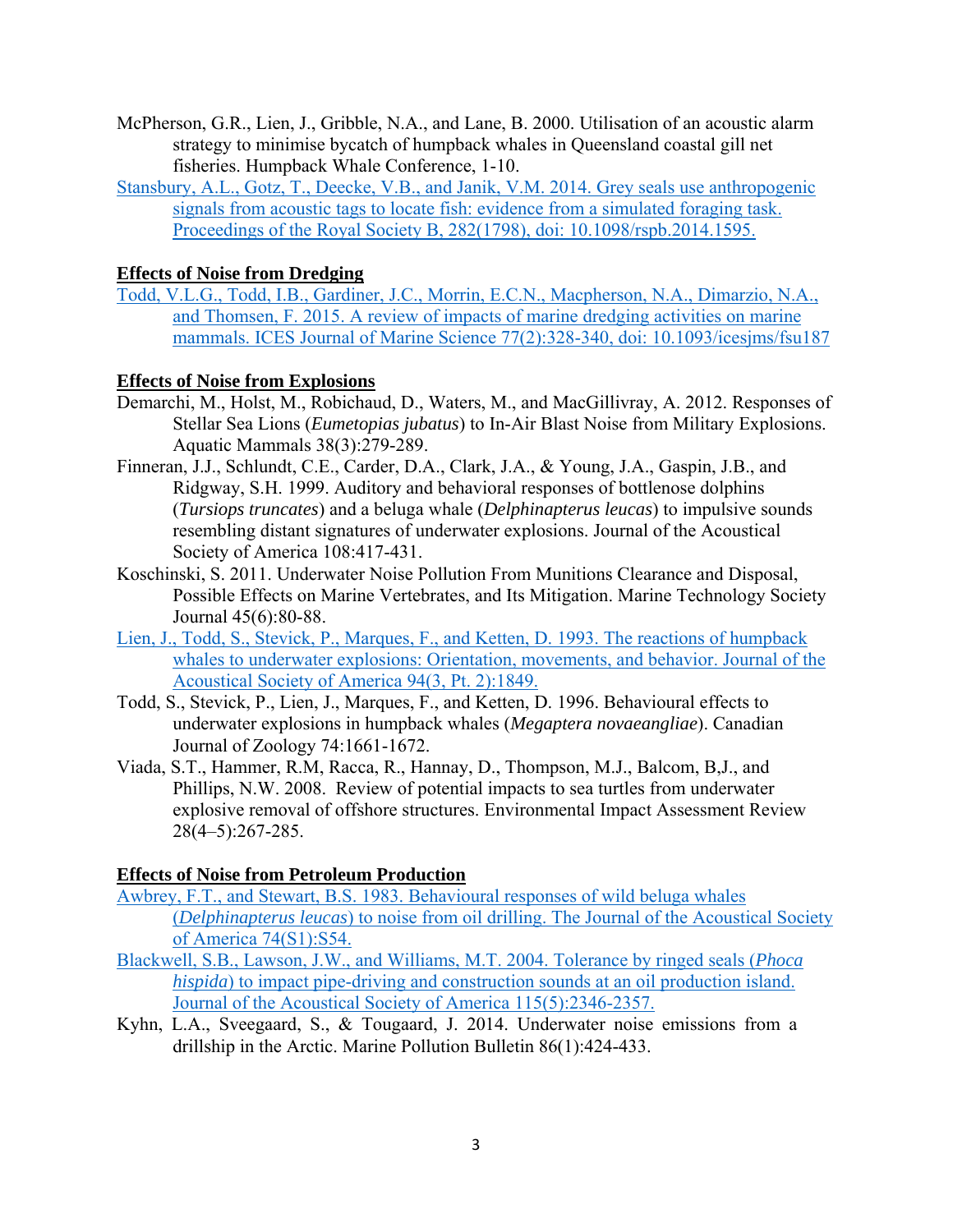- Moulton, V.D., Richardson, W.J., and Williams, M.T. 2003. Ringed seal densities and noise near an icebound artificial island with construction and drilling. Acoustics Research Letters Online 4(4):112-117.
- Richardson, J.W., Fraker, M.A., Würsig, B., and Wells, R.S. 1985. Behaviour of Bowhead Whales *Balaena mysticetus* summering in the Beaufort Sea: Reactions to industrial activities. Biological Conservation 32(3):195-230, doi: 10.1016/0006-3207(85)90111-9.
- Richardson, W.J., Würsig, B., and Greene Jr., C.R. 1990. Reactions of Bowhead Whales, Balaena mysticetus, to Drilling and Dredging Noise in the Canadian Beaufort Sea. Marine Environmental Research 29:135-160.
- Rossi-Santos, M.R. 2015. Oil Industry and Noise Pollution in the Humpback Whale (*Megaptera novaeangliae*) Soundscape Ecology of the Southwestern Atlantic Breeding Ground. Journal of Coastal Research Online Journal 31(1):184-195, doi: 10.2112/JCOASTRES-D-13-00195.1.
- Saxon Kendall, L., Sirovic, A., and Roth, E.H. 2013. Effects of construction noise on the Cook Inlet beluga whale (*Delphinapterus leucas*) vocal behavior. Canadian Acoustics 41(3:3- 13.
- Small, R.J., Brost, B., Hooten, M., Castellote, M., and Mondragon, J. 2017. Potential for spatial displacement of Cook Inlet beluga whales by anthropogenic noise in critical habitat. Endangered Species Research 32:43-57.
- Thomsen, F., McCully, S., Weiss, L., Wood, D. et al. 2011. Cetacean stock assessments in relation to exploration and production industry activity and other human pressures: Review and data needs. Aquatic Mammals 37:1-93.
- Würsig, B., and Greene Jr., C.R. 2002. Underwater sounds near a fuel receiving facility in western Hong Kong: relevance to dolphins. Marine Environmental Research 54:129- 145.

#### **Effects of Noise from Pile Driving**

- Bailey, H., Senior, B., Simmons, D., Rusin, J., Picken, G., and Thompson, P.M. 2010. Assessing underwater noise levels during pile-driving at an offshore windfarm and its potential effects on marine mammals. Marine Pollution Bulletin 60(6):888-897, doi: 10.1016/j.marpolbul.2010.01.003.
- Bellmann M.A. and P. Remmers, 2013. Noise mitigation systems (NMS) for reducing pile driving noise: Experiences with the "big bubble curtain" relating to noise reduction.The Journal of the Acoustical Society of America 134:4059 doi: **http://dx.doi.org/10.1121/1.4830813**
- Brandt, M.J., Diederichs, A., Betke, K., and Nehls, G. 2011. Responses of harbour porpoises to pile driving at the Horns Rev II offshore wind farm in the Danish North Sea. Marine Ecology Progress Series 421:205-216.
- Casper, B.M., Halvorsen, M.B., Matthews, F., Carlson, T.J., Popper, A.N. 2013. Recovery of Barotrauma Injuries Resulting from Exposure to Pile Driving Sound in Two Sizes of Hybrid Striped Bass. PLoS One 8(9):e73844.
- David, J.A. 2006. Likely sensitivity of bottlenose dolphins to pile driving noise. Water and Environment Journal 20(1):48-54.
- Kastelein, R.A., Gransier, R., and Jennings, N. 2013. Hearing thresholds of two harbour seals (*Phoca vitulina*) for playbacks of multiple pile driving strike sounds. Journal of the Acoustical Society of America 134(3):2307-2312.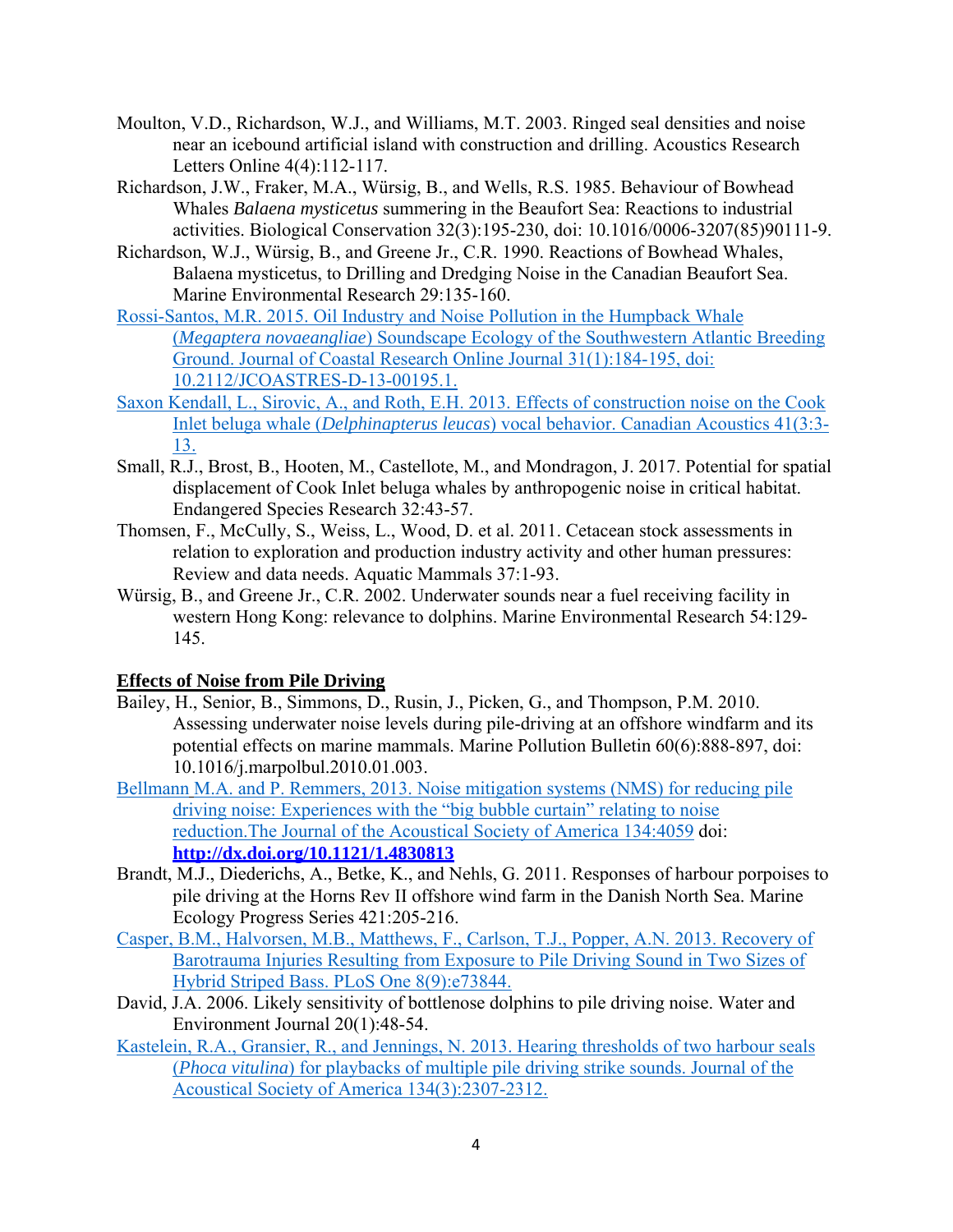- Kendall, L.S., and Cornick, L.A. 2016. Behavior and distribution of Cook Inlet beluga whales, *Delphinapterus leucas*, before and during pile driving activity. Marine Fisheries Review 77(2):106-114, doi: 10.7755/MFR.77.2.6.
- Paiva, E.G., Salgado Kent, C.P., Gagnon, M.M., McCauley, R., and Finn, H. 2015. Reduced detection of Indo-Pacific Bottlenose Dolphins (*Tursiops aduncus*) in an inner harbour channel during pile driving activities. Aquatic Mammals 41(4):455-468, doi: 10.1578/AM.41.4.2015.455.
- Russel, D.J.F, Hastie, G.D., Thompson, D., Janik, V.M., Hammond, P.S., Scott-Hayward, L.A.S., Matthiopoulos, J., Jones, E.L., and McConnell, B.J. 2016. Avoidance of wind farms by harbour seals is limited to pile driving activities. Journal of Applied Ecology 53:1642–1652.
- Thompson, P.M., Hastie, G.D., Nedwell, J., Barham, R., Brookes, K.L., et al. 2013. Framework for assessing impacts of pile-driving noise from offshore wind farm construction on a harbour seal population. Environmental Impact Assessment Review 43:73-85.
- Würsig, B., Greene Jr., C.R., and Jefferson, T.A. 2000. Development of an air bubble curtain to reduce underwater noise of percussive piling. Marine Environmental Research 4979-93, doi: 10.1016/S0141-1136(99)00050-1.

## **Effects of Noise from Research**

- Boebel, O., Clarkson, P., Coates, R., Larter, R., O'Brien, P.E., Ploetz, J., Summerhayes, C., Tyack, T., Walton, D.W.H., and Wartzok, D. 2005. Risks posed to the Antarctic marine environment by acoustic instruments: a structured analysis. Antarctic Science 17(4):533-540, doi: 10.1017/S0954102005002956.
- Bowles, A.E., Smultea, M., Würsig, B., DeMaster, D.P., and Palka, D. 1994. Relative abundance and behavior of marine mammals exposed to transmissions from the Heard Island Feasibility Test. Journal of the Acoustical Society of America 96:2469-2484.
- Breitzke, M., and Bohlen, T. 2010. Modelling sound propagation in the Southern Ocean to estimate the acoustic impact of seismic research surveys on marine mammals. Geophysical Journal International 181(2):818-846, doi: 10.1111/j.1365- 246X.2010.04541.x.
- Costa, D.P., Crocker, D.E., Gedamke, J., Webb, P.M., Houser, D.S., Blackwell, S.B., Waples, D., Hayes, S.A., and Le Boeuf, B.J. 2003. The effect of a low-frequency sound source (acoustic thermometry of the ocean climate) on the diving behavior of juvenile northern elephant seals, *Mirounga angustirostris*. Journal of the Acoustical Society of America 113(2):1155-1165, doi: 10.1121/1.1538248.
- Frankel, A.S., and Clark, C.W. 2002. ATOC and other factors affecting the distribution and abundance of humpback whales (*Megaptera novaeangliae*) off the north shore of Kauai. Marine Mammal Science 18(3):644-662.
- Herman, L.M. 1994. Hawaiian humpback whales and ATOC: A conflict of interests. The Journal of Environment and Development 3(2):63-76.

## **Effects of Noise from Seismic Surveys**

Carroll, A.G., Przeslawski, R., Duncan, A., Gunning, M., and Bruce, B. 2017. A critical review of the potential impacts of marine seismic surveys on fish & invertebrates. Marine Pollution Bulletin 114(1):9-24, doi: 10.1016/j.marpolbul.2016.11.038.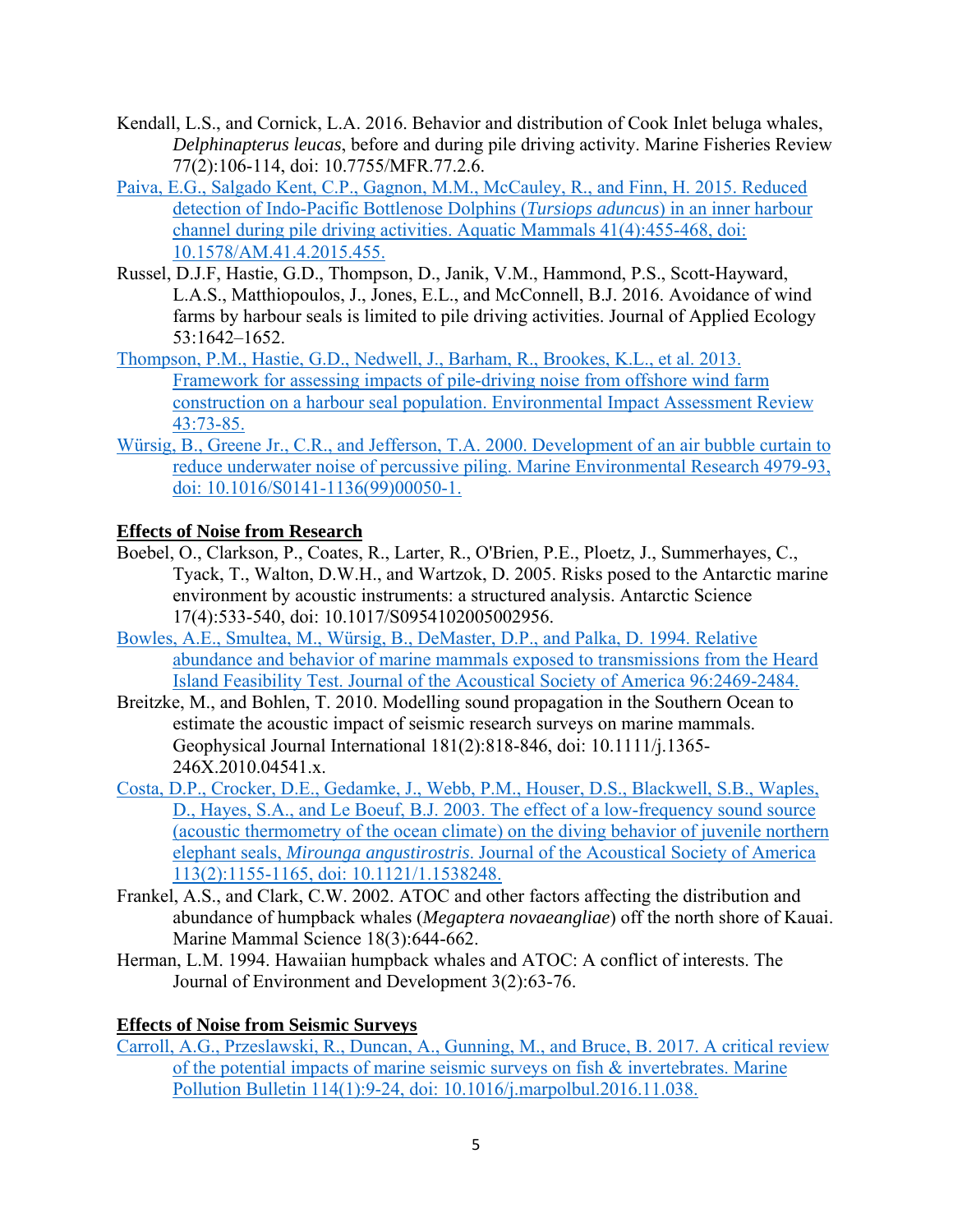- Castellote, M., Clark, C., and Lammers, M. 2012. Acoustic and behavioural changes by fin whales (*Balaenoptera physalus*) in response to shipping and airgun noise. Biological Conservation 147(1):115-122, doi: 10.1016/j.biocon.2011.12.021.
- Cato, D.H., Noad, M.J., Dunlop, R.A., McCauley, R.D., Gales, N.J., Salgado Kent, C.P., Kniest, H., Paton, D., Jenner, K.C.S., Noad, J., Maggi, A.L., Parnum, I.M., and Duncan, A.J. 2013. A study of the behavioural response of whales to the noise of seismic air guns: design, methods and progress. Acoustics Australia 41(1):88-97.
- Di Iorio, L., and Clark, C.W. 2010. Exposure to seismic survey alters blue whale acoustic communication. Biology Letters 6(1):51-54, doi: 10.1098/rsbl.2009.0651.
- Dunlop, R.A., Noad, M.J., McCauley, R.D., Kniest, E., Paton, D., and Cato, D.H. 2015. The behavioural response of Humpback Whales (*Megaptera novaeangliae*) to a 20 cubic inch air gun. Aquatic Mammals 41(4):412-433, doi: 10.1578/AM.41.4.2015.412
- Dunlop, R.A., Noad, M.J., McCauley, R.D., Kniest, E., Slade, R., Paton, D., and Cato, D.H. 2016. Response of humpback whales (*Megaptera novaeangliae*) to ramp-up of a small experimental air gun array. Marine Pollution Bulletin 103:72-83.
- Engas, A., and Løkkeborg, S. 2002. Effects of seismic shooting and vessel-generated noise, on fish behaviour and catch rates. Bioacoustics 12(2-3):313-316.
- Fewtrell, J.L., and McCauley, R.D. 2012. Impact of air gun noise on the behaviour of marine fish and squid. Marine Pollution Bulletin 64(5):984-993.
- Finneran, J.J., Dear, R., Carder, D.A., and Ridgway, S.H. 2003. Auditory and behavioral responses of California sea lions (*Zalophus californianus*) to single underwater impulses from an arc-gap transducer. Journal of the Acoustical Society of America 114(3):1667- 1677, doi: 10.1121/1.1598194.
- Finneran, J.J., Schlundt, C.E., Dear, R., Carder, D.A., and Ridgway, S.H. 2002. Temporary shift in masked hearing thresholds in odontocetes after exposure to single underwater impulses from a seismic watergun. Journal of the Acoustical Society of America 111(6):2929-2940, doi: 10.1121/1.1479150.
- Fitzgibbon, Q.P., Day, R.D., McCauley, R.D., Simon, C.J., and Semmens, J.M. 2017. The impact of seismic air gun exposure on the haemolymph physiology and nutritional condition of spiny lobster, *Jasus edwardsii*. Marine Pollution Bulletin, doi: https://doi.org/10.1016/j.marpolbul.2017.08.004.
- Fossati, C., Mussi, B., Tizzi, R., Pavan, G., and Pace, D.S. 2017. Italy introduces pre and post operation monitoring phases for offshore seismic exploration activities. Marine Pollution Bulletin 120(1-2):376- 378, doi:
	- https://doi.org/10.1016/j.marpolbul.2017.05.017.
- Goold, J.C., and Fish, P.J. 1998. Broadband spectra of seismic survey air-gun emissions, with reference to dolphin auditory thresholds. Journal of the Acoustical Society of America 103(4):2177-2184.
- Gordon, J., Gillespie, D., Potter, J., Frantzis, A., Simmonds, M.P., Swift, R., and Thompson, D. 2003. A review of the effects of seismic surveys on marine mammals. Marine Technology Society Journal 37(4):16-34.
- Harris, R.E., Miller, G.W., and Richardson, W.J. 2001. Seal responses to airgun sounds during summer seismic surveys in the Alaskan Beaufort Sea. Marine Mammal Science 17(4):795-812, doi: 10.1111/j.1748-7692.2001.tb01299.x.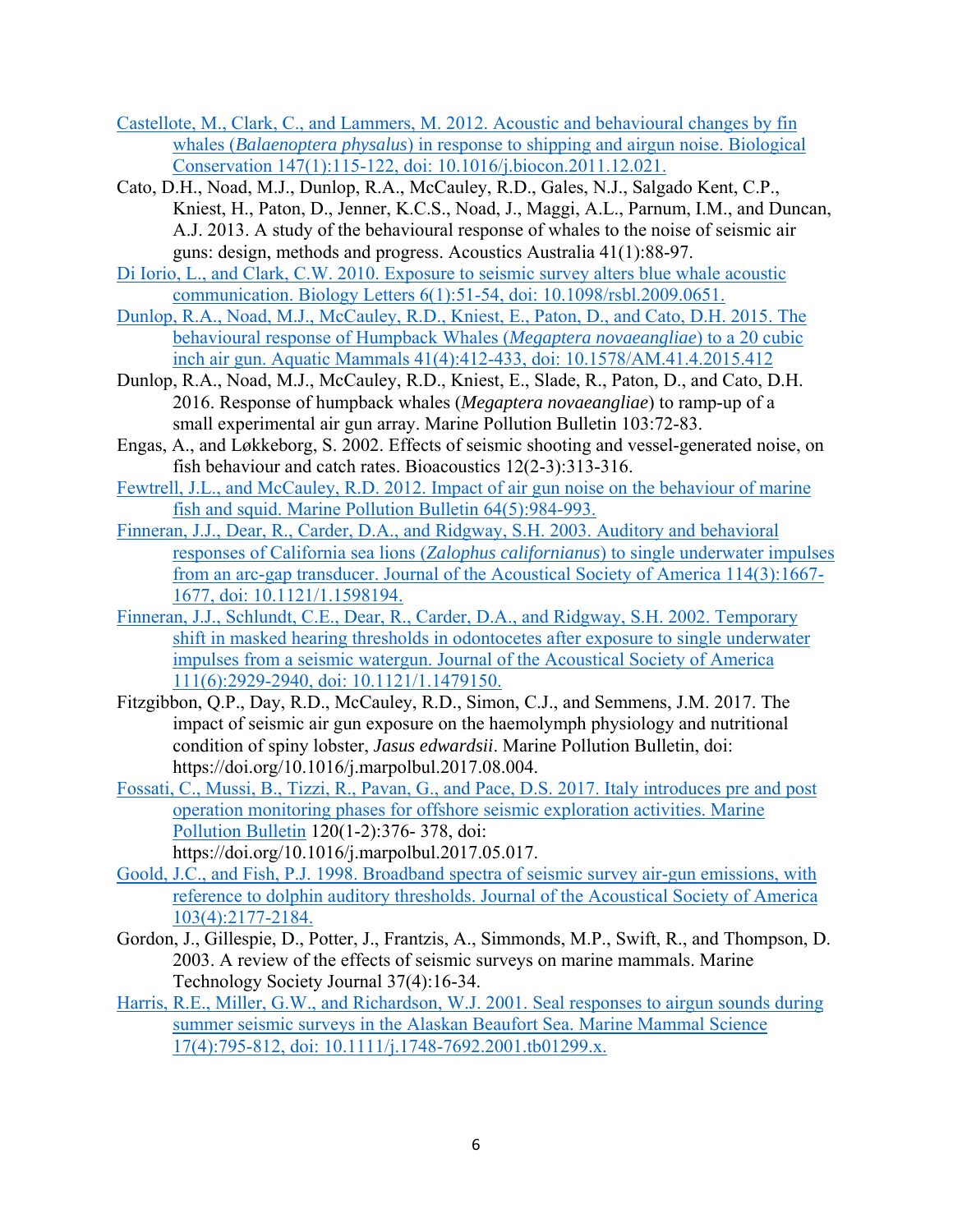- Heide-Jørgensen, M.P., Guldborg Hansen, R., Westdal, K., Reeves, R.R., & Mosbech, A. 2013. Narwahls and seismic exploration: Is seismic noise increasing the risk of ice entrapments? Biological Conservation 158:50-54.
- Hermannsen , L., Tougaard, J., Beedholm, K., Nabe-Nielsen, J., and Madsen, P.T. 2015. Characteristics and propagation of airgun pulses in shallow water with implications for effects on small marine mammals. PLoS ONE 10(7), e0133436, doi: 10.1371/journal.pone.0133436
- Jorgenson, J.K., and Gyselman, E.C. 2009. Hydroacoustic measurements of the behavioral response of arctic riverine fishes to seismic airguns. Journal of the Acoustical Society of America 126(3):1598-1606.
- Kremser, U., Klemm, P., and Kotz, W.D. 2005. Estimating the risk of temporary acoustic threshold shift, caused by hydroacoustic devices, in whales in the Southern Ocean. Antarctic Science 17(1):3-10.
- Lalas, C., and Mcconnell, H. 2016. Effects of seismic surveys on New Zealand fur seals during daylight hours: Do fur seals respond to obstacles rather than airgun noise? Marine Mammal Science 32(2):643-663, doi: 10.1111/mms.12293.
- Lucke, K., Siebert, U., Lepper, P.A., and Blanchet, M.-A. 2009. Temporary shift in masked hearing thresholds in a harbor porpoise (Phocoena phocoena) after exposure to seismic airgun stimuli. Journal of the Acoustical Society of America 125(6):4060-4070, doi: 10.1121/1.3117443.
- Madsen, P.T., Johnson, M., Miller, P.J.O., Soto, N.A., Lynch, J., and Tyack, P. 2006. Quantitative measures of air-gun pulses recorded on sperm whales (*Physeter macrocephalus*) using acoustic tags during controlled exposure experiments. Journal of the Acoustical Society of America 120:2366-2379.
- Miller, P.J.O., Johnson, M.P., Madsen, P.T., Biassoni, N., Quero, M., & Tyack, P.L. 2009. Using at-sea experiments to study the effects of airguns on the foraging behavior of sperm whales in the Gulf of Mexico. Deep-Sea Research I 56:1168-1181.
- Muir, J.E., Ainsworth, L., Racca, R., Bychkov, Y., Gailey, G., Vladimirov, V., Starodymov, S., and Bröker, K. 2016. Gray whale densities during a seismic survey off Sakhalin Island, Russia. Endangered Species Research 29(3):211-227, doi: 10.3354/esr00709.
- Nelms, S.E., Piniak, W.E., Weir, C.R. and Godley, B.J., 2016. Seismic surveys and marine turtles: An underestimated global threat? Biological Conservation 193:49-65.
- Nieukirk, S., Mellinger, D., Moore, S., Klinck, K., Dziak, R., and Goslin, J. 2012. Sounds from airguns and fin whales recorded in the mid-Atlantic Ocean, 1999–2009. Journal of the Acoustical Society of America 131(2):1102-1112.
- Nieukirk, S.L., K.M. Stafford, D.K. Mellinger, R.P. Dziak, C.G. Fox, C.G. 2004. Lowfrequency whale and seismic airgun sounds recorded in the mid-Atlantic Ocean. Journal of the Acoustical Society of America 115(4):1832-1843.
- Parente, C.L., and de Araujo, M.E. 2011. Effectiveness of monitoring marine mammals during marine seismic surveys off northeast Brazil. Journal of Integrated Coastal Zone Management 11(4):409-419.
- Parsons, E.C.M., Dolman, S.J., Jasny, M., Rose, N.A., Simmonds, M.P., and Wright, A.J. 2009. A critique of the UK's JNCC seismic survey guidelines for minimising acoustic disturbance to marine mammals: Best practise? Marine Pollution Bulletin 58(5):643- 651, doi: 10.1016/j.marpolbul.2009.02.024.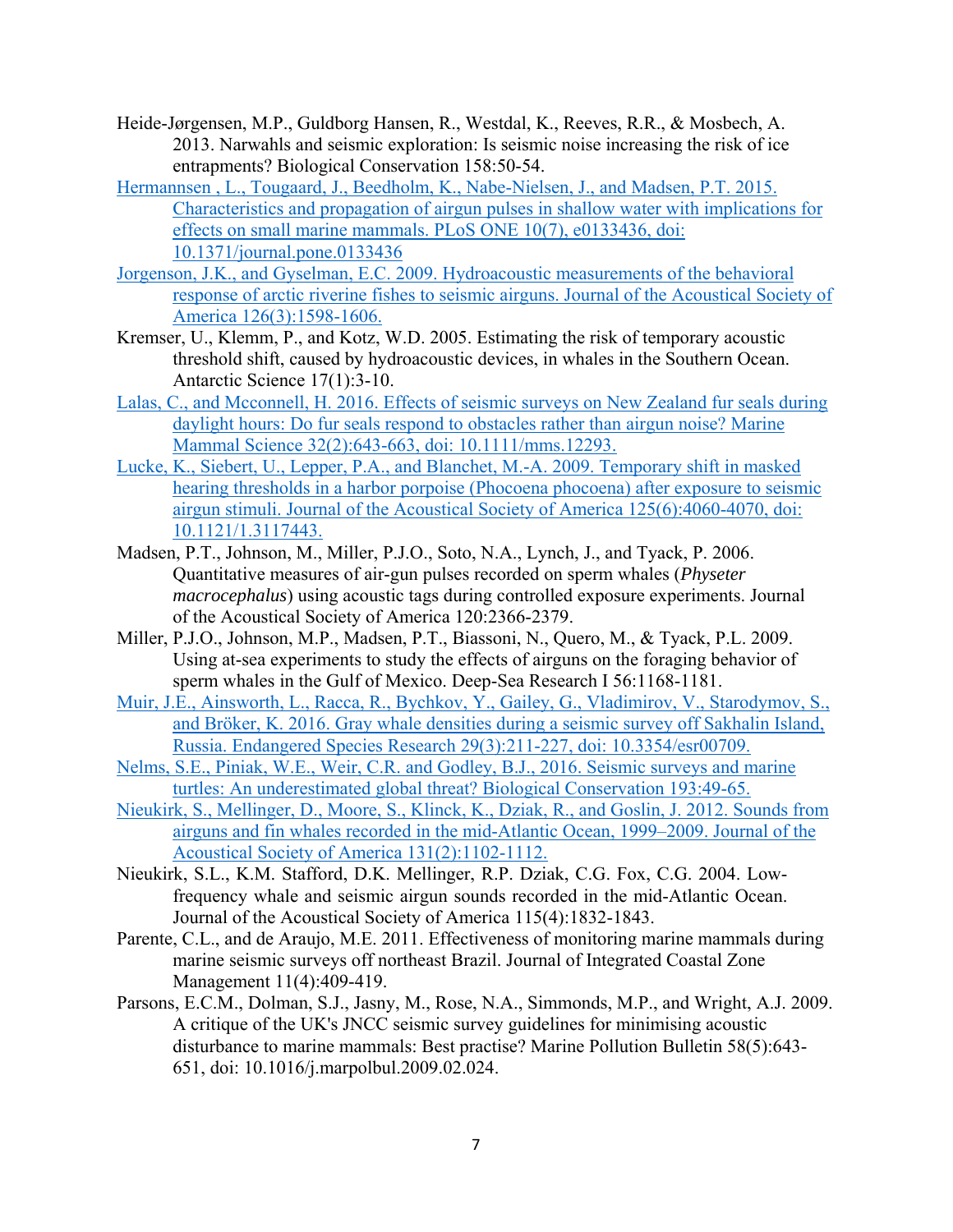- Paxton, A.B., Taylor, J.C., Nowacek, D.P., Dale, J., Cole, E., Voss, C.M., and Peterson, C.H. 2017. Seismic survey noise disrupted fish use of a temperate reef. Marine Policy 78:68- 73, doi: http://dx.doi.org/10.1016/j.marpol.2016.12.017.
- Payne, J.F., Andrews, C.A., Fancey, L.L., Cook, A.L., and Christian, J.R. 2007. Pilot Study on the Effects of Seismic Air Gun Noise on Lobster (*Homarus americanus*). Canadian Technical Report of Fisheries and Aquatic Sciences 2712.
- Reeves, R.R., Ljungblad, D.K., and Clarke, J.T. 1984. Bowhead whales and acoustic seismic survey in the Beaufort Sea. Polar Record 22(138):271-280.
- Reichmuth, C., Ghoul, A., Sills, J.M., Rouse, A., and Southall, B.L. 2016. Low-frequency temporary threshold shift not observed in spotted or ringed seals exposed to single air gun impulses. Journal of the Acoustical Society of America 140(4):2646-2658. doi: 10.1121/1.4964470.
- Richardson, W.J., Wursig, B., and Greene, C.R., Jr. 1986. Reactions of bowhead whales, *Balaena mysticetus*, to seismic exploration in the Canadian Beaufort Sea. Journal of the Acoustical Society of America 79(4):1117-1128.
- Rutenko, A.N., Borisov, S.V., Gritsenko, A.V., and Jenkerson, M.R. 2007. Calibrating and monitoring the western gray whale mitigation zone and estimating acoustic transmission during a 3D seismic survey, Sakhalin Island, Russia. Environmental Monitoring and Assessment 134(1-3):21-44, doi: 10.1007/s10661-007-9814-z.
- Santulli, A., Modica, A., Messina, C., Ceffa, L., Curatolo, A., Rivas, G., Fabi, G., and D'amelio, V. 1999. Biochemical responses of European sea bass (*Dicentrarchus labrax* L.) to the stress induced by off shore experimental seismic prospecting. Marine Pollution Bulletin 38:1105-1114.
- Schlundt, C., Finneran, J., Branstetter, B., Trickey, J. et al. 2016. Auditory effects of multiple impulses from a seismic air gun on bottlenose dolphins (*Tursiops truncatus*). The Effects of Noise on Aquatic Life. Advances in Experimental Medicine and Biology 875:987-991
- Sills, J.M., Southall, B.L., and Reichmuth, C. 2017. The influence of temporally varying noise from seismic air guns on the detection of underwater sounds by seals. Journal of the Acoustical Society of America 141(2):996-1008, doi: 10.1121/1.4976079.
- Slotte, A., Hansen, K., Dalen, J., and Ona, E. 2004. Acoustic mapping of pelagic fish distribution and abundance in relation to a seismic shooting area off the Norwegian west coast. Fisheries Research 67(2):143-150, doi: 10.1016/j.fishres.2003.09.046.
- Stone, C.J., and Tasker, M.L. 2006. The effects of seismic airguns on cetaceans in UK waters. Journal of Cetacean Resource Management 8(3):255-263.
- Vilela, R., Pena, U., Esteban, R., and Koemans, R. 2016. Bayesian spatial modeling of cetacean sightings during a seismic acquisition survey. Marine Pollution Bulletin 109(1):512-520.
- Wang, Z., Wu, Y., Duan, G., Cao, H., Liu, J., Wang, K., and Wang, D. 2014. Assessing the underwater acoustics of the world's largest vibration hammer (OCTA-KONG) and its potential effects on the Indo-Pacific humpbacked dolphin (*Sousa chinensis*). PLoS ONE 9(10), e110590, doi: 10.1371/journal.pone.0110590
- Wiggins, S.M., Hall, J.M., Thayre, B.J., and Hildebrand, J.A. 2016. Gulf of Mexico lowfrequency ocean soundscape impacted by airguns. Journal of the Acoustical Society of America 140(1):176-183, doi: 10.1121/1.4955300.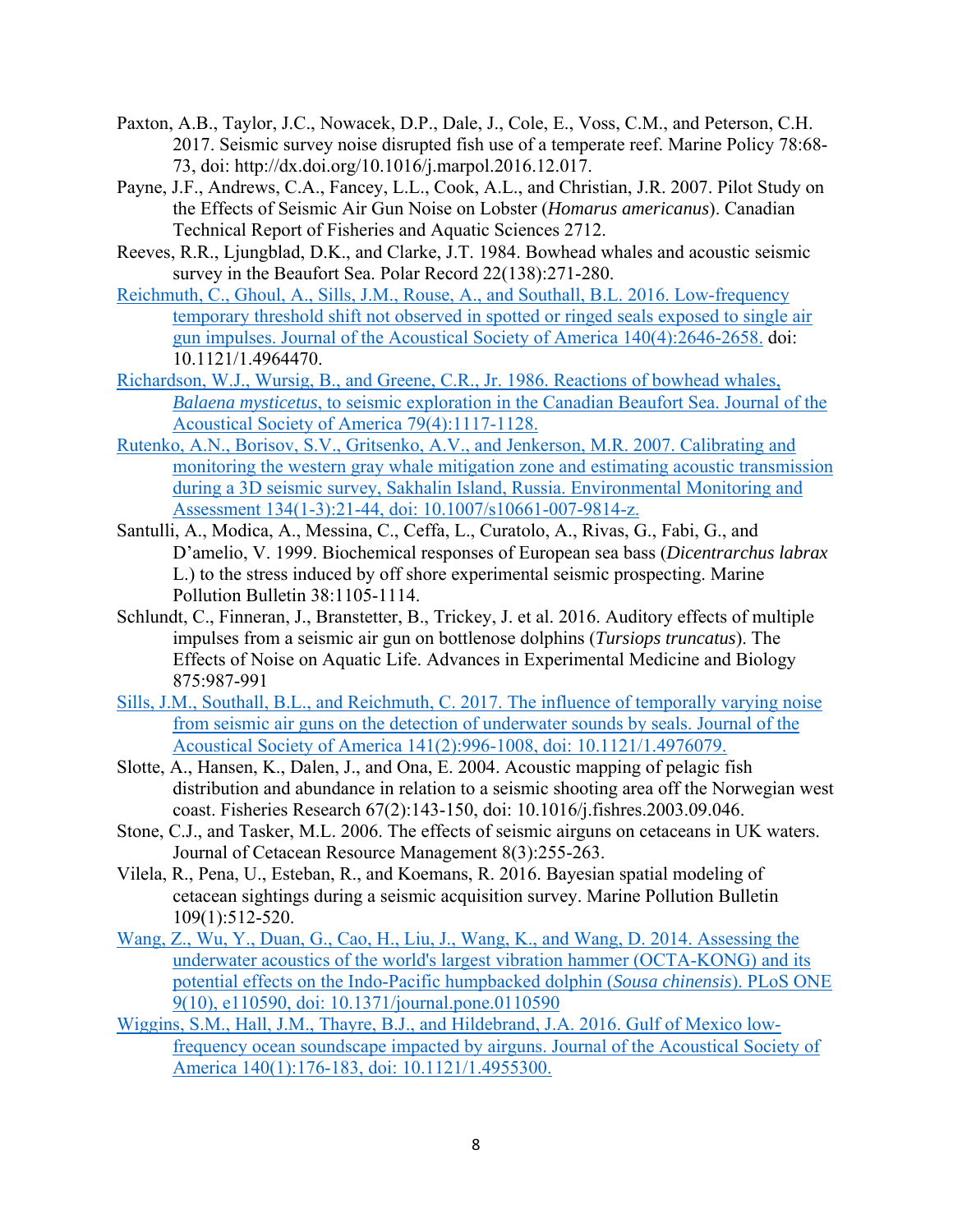Wright, A.J., and Cosentino, A.M. 2015. JNCC guidelines for minimising the risk of injury and disturbance to marine mammals from seismic surveys: We can do better. Marine Pollution Bulletin 100(1):231–239, doi: 10.1016/j.marpolbul.2015.08.045.

## **Effects of Noise from Sonars**

- Chapman, D. 1998. The elusive decibel: thoughts on sonars and marine mammals. Canadian Acoustics 26(2):29-31.
- Clark, C.W., and Altman, N.S. 2006. Acoustic detections of blue whale (*Balaenoptera musculus*) and fin whale (*B. physalus*) sounds during a SURTASS LFA exercise. IEEE Journal of Oceanic Engineering 31(1):120-128, doi: 10.1109/Joe.2006.872213.
- Craig, R.K. 2009. Beyond Winter V NRDC. A decade of litigating the Navy's active sonar around the environmental exemptions. Environmental Affairs 36(353):353-378.
- Curé, C., Isojunno, S., Visser, F., Wensveen, P.J., Sivle, L.D., Kvadsheim, P.H., Lam, F.P.A., and Miller, P.J.O. 2016. Biological significance of sperm whale responses to sonar: comparison with anti-predator responses. Endangered Species Research 31:89-102, doi: 10.3354/esr00748.
- Doksæter L., O.R. Godø, N.O. Handegard, P. Kvadsheim, F.P.A. Lam, C. Donovan and P. Miller. 2009. Behavioral responses of herring (*Clupea harengus*) to 1-2 kHz sonar signals and killer whale feeding sounds. Journal of the Acoustical Society of America 125:554-564.
- Doksæter, L., Handegard, N., Godø, O., Kvadsheim, P., and Nordlund, N. 2012. Behaviour of captive herring exposed to naval sonar transmissions (1.0–1.6 kHz) throughout a yearly cycle. Journal of the Acoustical Society of America 131(2):1632-1642.
- Espinosa, A., Reid, R.J., Jaber, J.R., Martin, V., Cunningham, A.A., and Fernandez, A. 2003. Gas- bubble lesions in stranded cetaceans: Was sonar responsible for a spate of whale deaths after an Atlantic military exercise? Nature 425:575-576.
- Faerber, M.M., and Baird, R.W. 2010. Does a lack of observed beaked whale strandings in military exercise areas mean no impacts have occurred? A comparison of stranding and detection probabilities in the Canary and main Hawaiian Islands. Marine Mammal Science 26(3):602-613.
- Falcone, E.A., Schorr, G.S, Douglas, A.B., Calambokidis,J., Henderson,E., McKenna, M.F., Hildebrand, J., and Moretti, D. 2009. Sighting characteristics and photo-identification of Cuvier's beaked whales (*Ziphius cavirostris*) near San Clemente Island, California: a key area for beaked whales and the military? Marine Biology 156(12):2631-2640.
- Frantzis, A. 1998. Does acoustic testing strand whales? Nature 392:29.
- Guan, S., Southall, B.L., Vignola, J.F., Judge, J.A., and Turo, D. 2017. Sonar inter-ping noise field characterization during cetacean behavioral response studies off Southern California. Acoustical Physics 63(2):204-215, doi: 10.1134/s106377101702004x.
- Isojunno, S., Curé, C., Kvadsheim, P.H., Lam, F.-P.A., Tyack, P.L., Wensveen, P.J., and Miller, P.J.O.M. 2016. Sperm whales reduce foraging effort during exposure to 1–2 kHz sonar and killer whale sounds. Ecological Applications 26(1):77-93, doi: 10.1890/15-0040.
- Kane, A.S., Song, J., Halvorsen, M.B., Miller, D.L., Salierno, J.D., Wysocki, L.E., Zeddies, D., and Popper, A.N. 2010. Exposure of fish to high-intensity sonar does not induce acute pathology. Journal of Fish and Biology 76(7):1825-1840.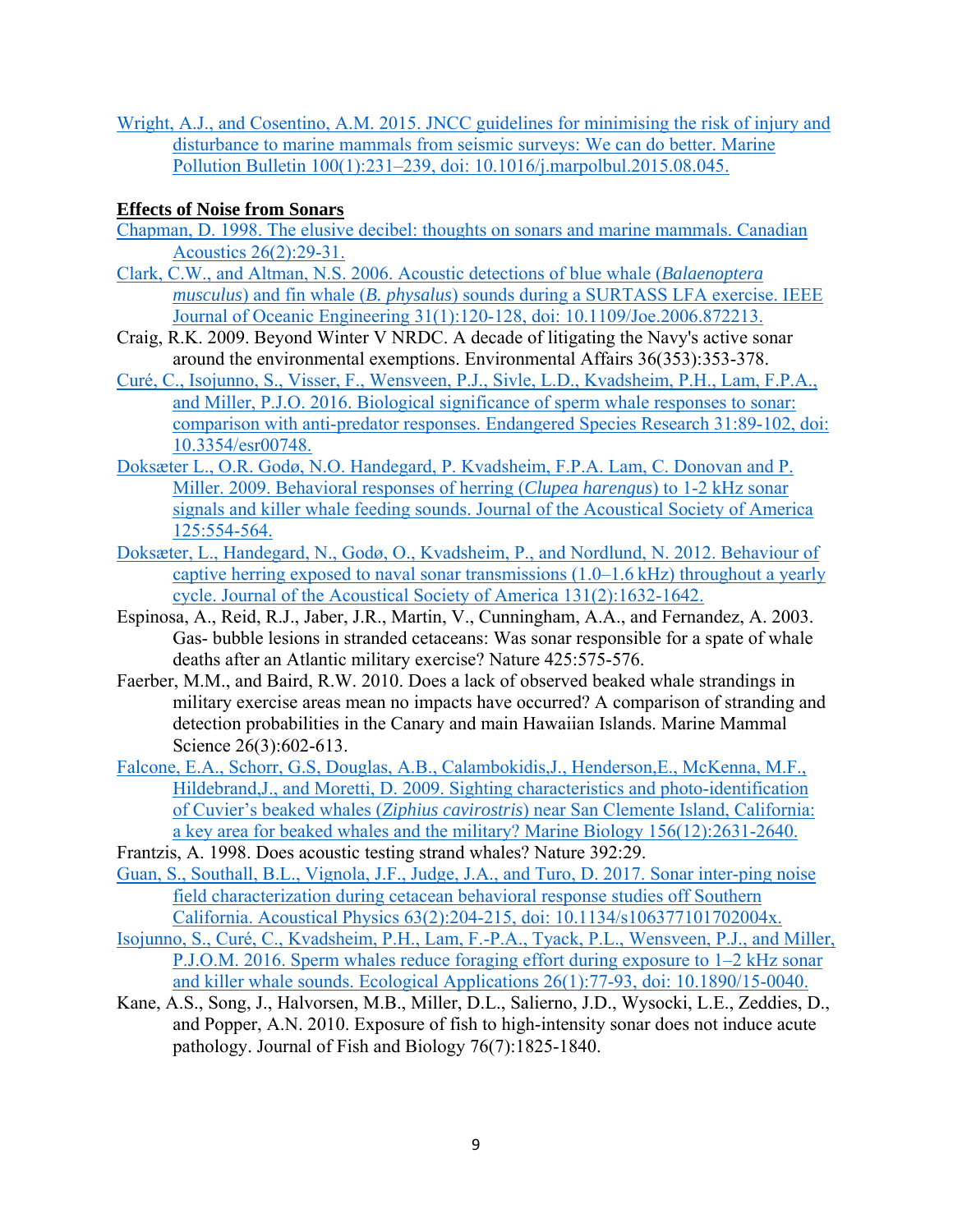- Kastelein, R.A., Steen, N., de Jong, C., Wensveen, P.J., and Verboom, W.C. 2011. Effect of broadband-noise masking on the behavioral response of a harbor porpoise (*Phocoena phocoena*) to 1-s duration 6-7 kHz sonar up-sweeps. Journal of the Acoustical Society of America 129(4):2307-2315, doi: 10.1121/1.3559679.
- Hilary L. Maybaum. H.L. 1993. Responses of humpback whales to sonar sounds. Journal of the Acoustical Society of America 94:1848.
- Kastelein, R.A., van den Belt, I., Helder-Hoek, L., Gransier, R., and Johansson, T. 2015. Behavioral responses of a harbor porpoise (*Phocoena phocoena*) to 25-kHz fm sonar signals. Aquatic Mammals 41(3):311-326, doi: 10.1578/AM.41.3.2015.311.
- Kvadsheim, P.H., Miller, P.J.O., Tyack, P., Sivle, L.D., Lam, F.P.A., and Fahlman, A. 2012. Estimated tissue and blood N2 levels and risk of in vivo bubble formation in deep-, intermediate and shallow diving toothed whales during exposure to naval sonar. Frontiers in Aquatic Phyisology 3: article 125.
- Miller, P.J.O., Kvadsheim, P.H., Lam, F.P.A.., Wensveen, P.J., Antunes, R., Alves, A.C., Visser, F., Kleivane, L., Tyack, P.L., and Sivle, L.D. 2012. The severity of behavioral changes observed during experimental exposures of killer (*Orcinus orca*), longfinned pilot (*Globicephala melas*), and sperm whales (*Physeter macrocephalus*) to naval sonar. Aquatic Mammals 38:362-401.
- Moretti, D., Thomas, L., Marques, T., Harwood, J., Dilley, A., Neales, B., Shaffer, J., McCarthy, E., New, L., Jarvis, S., and Morrissey, R. 2014. A risk function for behavioral disruption of Blainville's beaked whales (*Mesoplodon densirostris*) from mid-frequency active sonar. PloS One 9(1), e85064.
- Parsons, E.C.M., Birks, I., Evans, P.G.H., Gordon, J.C.D., Shrimpton, J.H., and Pooley, S. 2000. The possible impacts of military activity on cetaceans in West Scotland. European Research on Cetaceans 14:185-190.
- Parsons, E.C.M., Dolman, S.J., Wright, A.J., Rose, N.A., and Burns, W.C.G. 2008. Navy sonar and cetaceans: Just how much does the gun need to smoke before we act? Marine Pollution Bulletin 56(7):1248-1257, doi: 10.1016/j.marpolbul.2008.04.025.
- Sivle, L.D., Kvadsheim, P.H. and Ainslie, M.A. 2014. Potential for population-level disturbance by active sonar in herring. ICES Journal of Marine Science 72(2):558- 567 doi: 10.1093/icesjms/fsu154
- Sivle, L.D., Kvadsheim, P.H., Ainslie, M.A., Solow, A., Handegard, N.O., Nordlund, N., Lam, F.P.A. 2012. Impact of naval sonar signals on herring (*Clupea harengus*) during summer feeding. ICES Journal of Marine Science 69(6):1078-1085, doi:10.1093/icesjms/fss080).
- Sivle, L.D., Kvadsheim, P.H., Cure, C., Isojunno, S., Wensveen, P.J., Lam, F.-P.A., Visser, F., Kleivane, L., Tyack, P.L., Harris, C.M., and Miller, P.J.O. 2015. Severity of expertidentified behavioural responses of Humpback Whale, Minke Whale, and Northern Bottlenose Whale to naval sonar. Aquatic Mammals 41(4):469-502, doi: 10.1578/AM.41.4.2015.469
- Stimpert, A.K., Deruiter, S.L., Southall, B.L., Moretti, D.J., Falcone, E.A., Goldbogen, J.A., Friedlaender, A., Schorr, G.S., and Calambokidis, J. 2014. Acoustic and foraging behavior of a Baird's beaked whale, *Berardius bairdii*, exposed to simulated sonar. Scientific Reports 4:7031, doi: 10.1038/srep07031.
- Talpalar, A.E., and Grossman, Y. 2005. Sonar versus whales: Noise may disrupt neural activity in deep-diving cetaceans. Undersea & Hyperbaric Medicine 32: 135-139.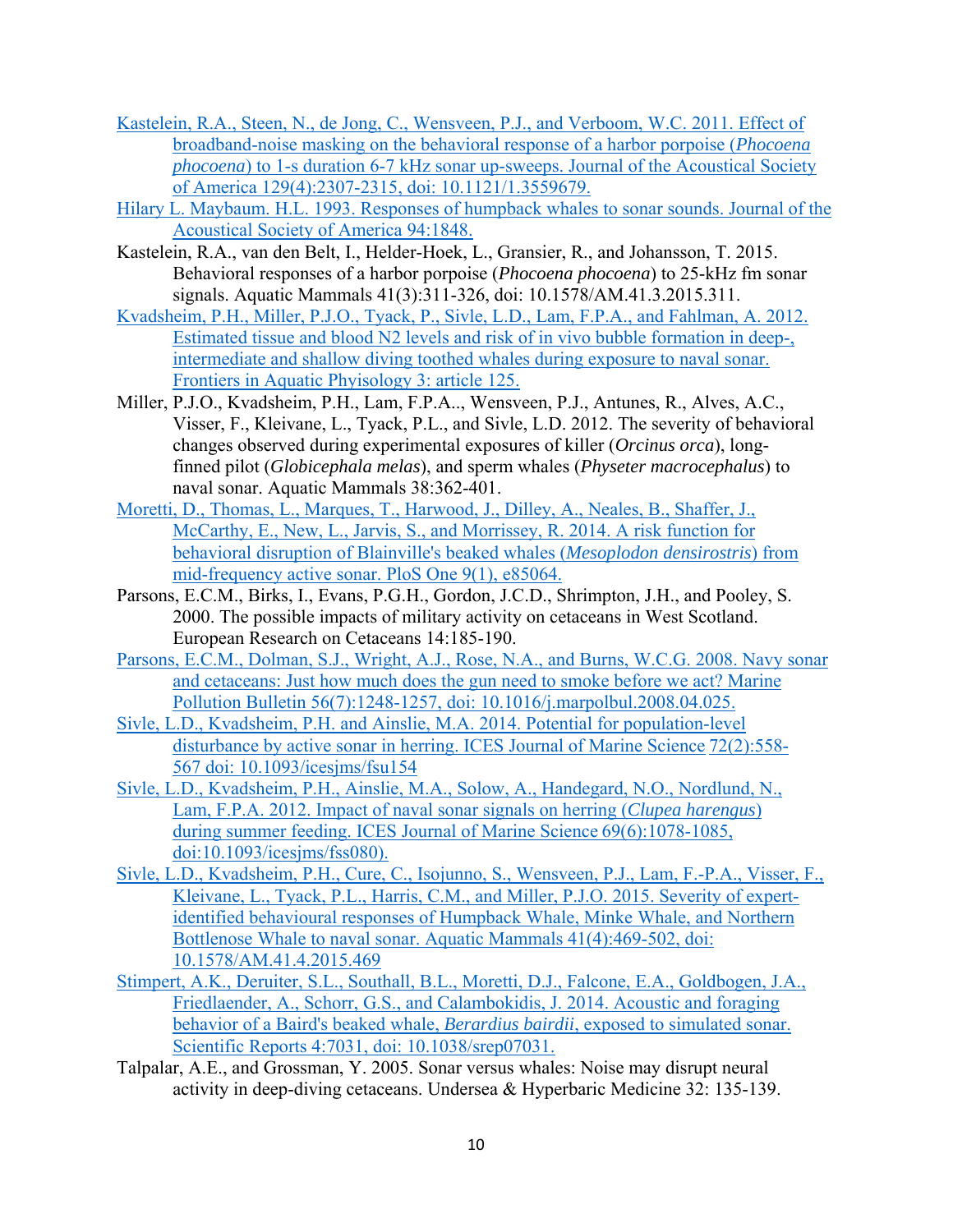- Tyack, P.L., Zimmer, W.M.X., Moretti, D., Southall, B.L., Claridge, D.E., Durban, J.W., Clark, C.W., D'Amico, A., DiMarzio, N., Jarvis, S., McCarthy, E., Morrissey, R., Ward, J., and Boyd, I.L. 2011. Beaked whales respond to simulated and actual navy sonar. PLoS ONE 6(3), e17009, doi: 10.1371/journal.pone.0017009.
- Van Dyke, J.M., Gardner, E.A., and Morgan, J.R. 2004. Whales, submarines, and active sonar. Ocean Yearbook 18:330-363.
- Wensveen, P.J., Von Benda-Beckmann, A.M., Ainslie, M.A., Lam, F.-P.A., Kvadsheim, P.H., Tyack, P.L., and Miller, J.O. 2015. How effectively do horizontal and vertical response strategies of long-finned pilot whales reduce sound exposure from naval sonar? Marine Environmental Research 106:68-81, doi: 10.1016/j.marenvres.2015.02.005.
- Yang, W.-C., Chou, L.-S., Jepson, P.D., Brownell, R.L., Jr., Cowan, D., Chang, P.-H., Chiou, H.-I., Yao, C.-J., Yamada, T.K., Chiu, J.-T., Wang, P.-J., Fernández. 2008. Unusual cetacean mortality event in Taiwan, possibly linked to naval activities. Veterinary Record 162:184-186.
- Zirbel, K., Balint, P., and Parsons, E.C.M. 2011. Navy sonar, cetaceans and the US Supreme Court: A review of cetacean mitigation and litigation in the US. Marine Pollution Bulletin 63(1-4):40-48, doi: 10.1016/j.marpolbul.2011.03.018.

## **Effects of Noise from Underwater Mining**

Mann, D., Cott, P., and Horne, B. 2009. Under-ice noise generated from diamond exploration in a Canadian sub-arctic lake and potential impacts on fishes. The Journal of the Acoustical Society of America 126(5):2215-2222, doi: 10.1121/1.3203865.

#### **Effects of Noise from Vessels**

- Aguilar Soto, N., Johnson, M., Madsen, P.T., Tyack, P.L., Bocconcelli, A., and Borsani, J.F. 2006. Does intense ship noise disrupt foraging in deep-diving Cuvier's beaked whales (*Ziphius cavirostris)?* Marine Mammal Science 22(3):690-699.
- Allen, K., Peterson, M., Sharrard, G., Wright, D., and Todd, S. 2012. Radiated noise from commercial ships in the Gulf of Maine: Implications for whale/vessel collisions. Journal of the Acoustical Society of America 132(3):EL229-EL235.
- Amoser, S., Wysocki, L.E., and Ladich, F. 2004. Noise emission during the first powerboat race in an Alpine lake and potential impact on fish communities. Journal of the Acoustical Society of America 116(6):3789-3797.
- Anderwald, P., Brandecker, A., Coleman, M., Collins, C., Denniston, H., Haberlin, M.D., O'Donovan, M., Pinfield, R., Visser, F., and Walshe, L. 2013. Displacement responses of a mysticete, an odontocete, and a phocid seal to construction-related vessel traffic. Endangered Species Research 21(3):231-240.
- Ando-Mizobata, N., Ichikawa, K., Arai, N., and Kato, H. 2014. Does boat noise affect dugong (*Dugong dugon*) vocalization? Mammal Study 39(2):121-127, doi: 10.3106/041.039.0208
- Au, W.W.L., and Green, M. 2000. Acoustic interaction of humpback whales and whalewatching boats. Marine Environmental Research, 49(5), 469-481, doi: 10.1016/s0141-1136(99)00086-0.
- Bauer, G.B., Mobley, J.R., and Herman, L.M. 1993. Responses of wintering humpback whales to vessel traffic. Journal of the Acoustical Society of America 94(3):1848.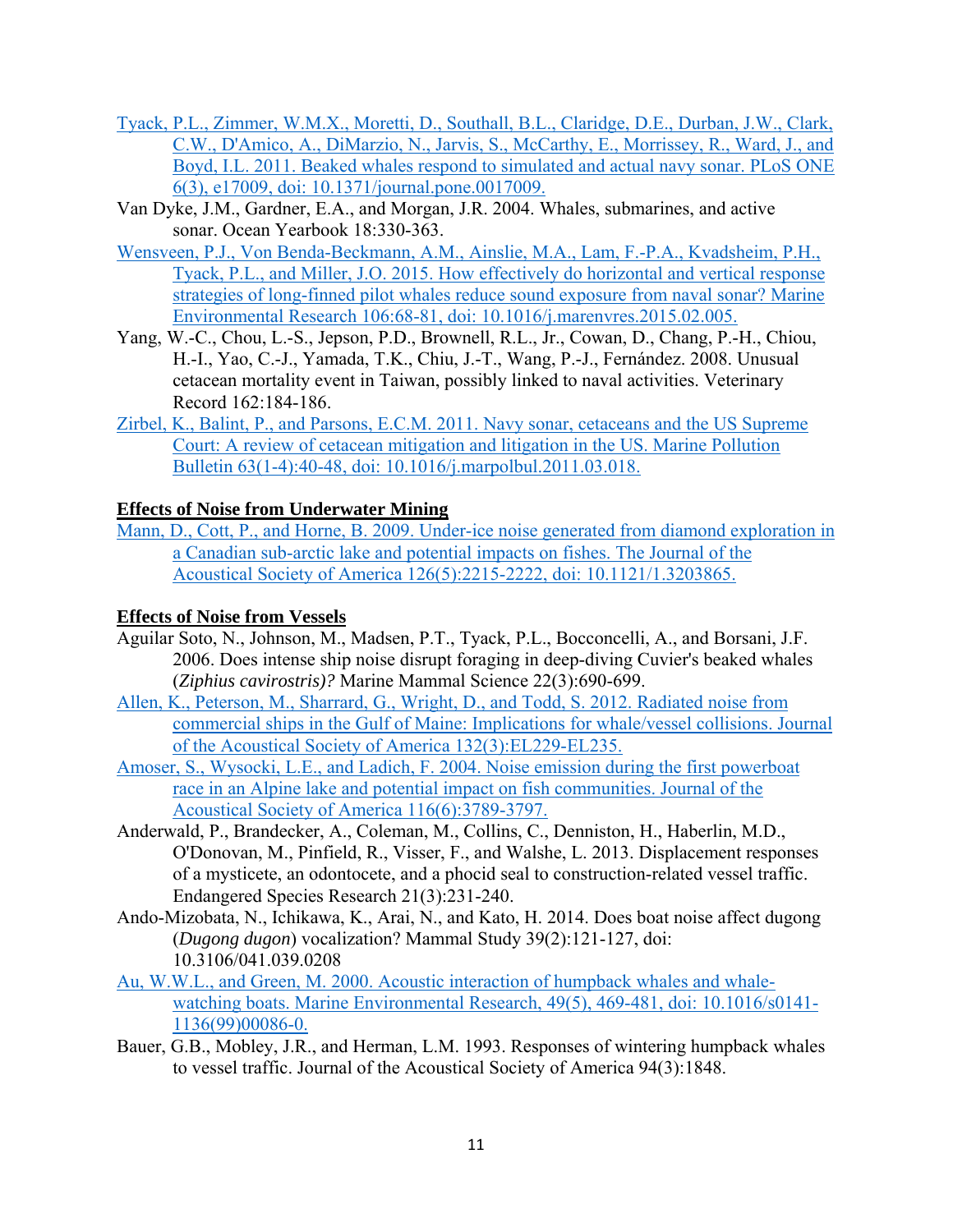- Bracciali, C., Campobello, D., Giacoma, C., Sarà, G. 2012. Effects of Nautical Traffic and Noise on Foraging Patterns of Mediterranean Damselfish (*Chromis chromis*). PLoS One 7(7), e40582.
- Brierley, A.S., Fernandes, P.G., Brandon, M.A., Armstrong, F., Millard, N.W., McPhail, S.D., Stevenson, P., Pebody, M., Perrett, J., Squires, M., Bone, D.G., and Griffiths, G. 2003. An investigation of avoidance by Antarctic krill of RRS James Clark Ross using the Autosub-2 autonomous underwater vehicle. Fisheries Research 60(2-3):569-576, doi: Pii S0165-7836(02)00144-3.
- Buckstaff, K.C. 2004. Effects of watercraft noise on the acoustic behaviour of bottlenose dolphins, *Tursiops truncatus*, in Sarasota Bay, Florida. Marine Mammal Science 20(4):709-725.
- Castellote, M., Clark, C., and Lammers, M. (2012). Acoustic and behavioural changes by fin whales (*Balaenoptera physalus*) in response to shipping and airgun noise. Biological Conservation 147(1):115-122, doi: 10.1016/j.biocon.2011.12.021.
- Chen, F., Shapiro, G.I., Bennett, K.A., Ingram, S.N., Thompson, D., Vincent, C., Russell, D.J.F., and Embling, C.B. 2017. Shipping noise in a dynamic sea: a case study of grey seals in the Celtic Sea. Marine Pollution Bulletin 114(1):372-383, doi: http://dx.doi.org/10.1016/j.marpolbul.2016.09.054.
- Chion, C., Lagrois, D., Dupras, J., Turgeon, S., McQuinn, I.H., Michaud, R., Ménard, N., and Parrott, L. 2017. Underwater acoustic impacts of shipping management measures: Results from a social-ecological model of boat and whale movements in the St. Lawrence River Estuary (Canada). Ecological Modelling 354:72-87, doi: 10.1016/j.ecolmodel.2017.03.014.
- Codarin, A., Wysocki, L.E., Ladich, F., and Picciulin, M. 2009. Effects of ambient and boat noise on hearing and communication in three fish species living in a marine protected area (Miramare, Italy). Marine Pollution Bulletin 58(12):1880-1887, doi: 10.1016/j.marpolbul.2009.07.011.
- Cosens, S.E., and Dueck, L.P. 1993. Icebreaker noise in Lancaster Sound, N.W.T., Canada: implications for marine mammal behaviour. Marine Mammal Science 9(3):285-300.
- Cunningham, K.A., and Mountain, D.C. 2014. Simulated masking of right whale sounds by shipping noise: Incorporating a model of the auditory periphery. Journal of the Acoustical Society of America 135(3):1632-1640.
- Dahlheim, M.E., Schempp, J.D., Swartz, S.L., and Jones, M.L. 1981. Attraction of gray whales, *Eschrichtius robustus*, to underwater outboard engine noise in Laguna San Ignacio, Baja California Sur, Mexico. Journal of the Acoustical Society of America 70(Supplement 1):S83-S84.
- De Robertis, A., and Wilson, C.D. 2010. Silent ships sometimes do encounter more fish. 2. Concurrent echosounder observations from a free-drifting buoy and vessels. ICES Journal of Marine Science 67(5):996-1003.
- De Robertis, A., Wilson, C.D., Furnish, S.R., and Dahl, P.H. 2013. Underwater radiated noise measurements of a noise-reduced fisheries research vessel. ICES Journal of Marine Science 70(2):480-484.
- De Robertis, A., Wilson, C.D., Williamson, N.J., Guttormsen, M.A., and Stienessen, S. 2010. Silent ships sometimes do encounter more fish. 1. Vessel comparisons during winter pollock surveys. ICES Journal of Marine Science 67(5):985-995.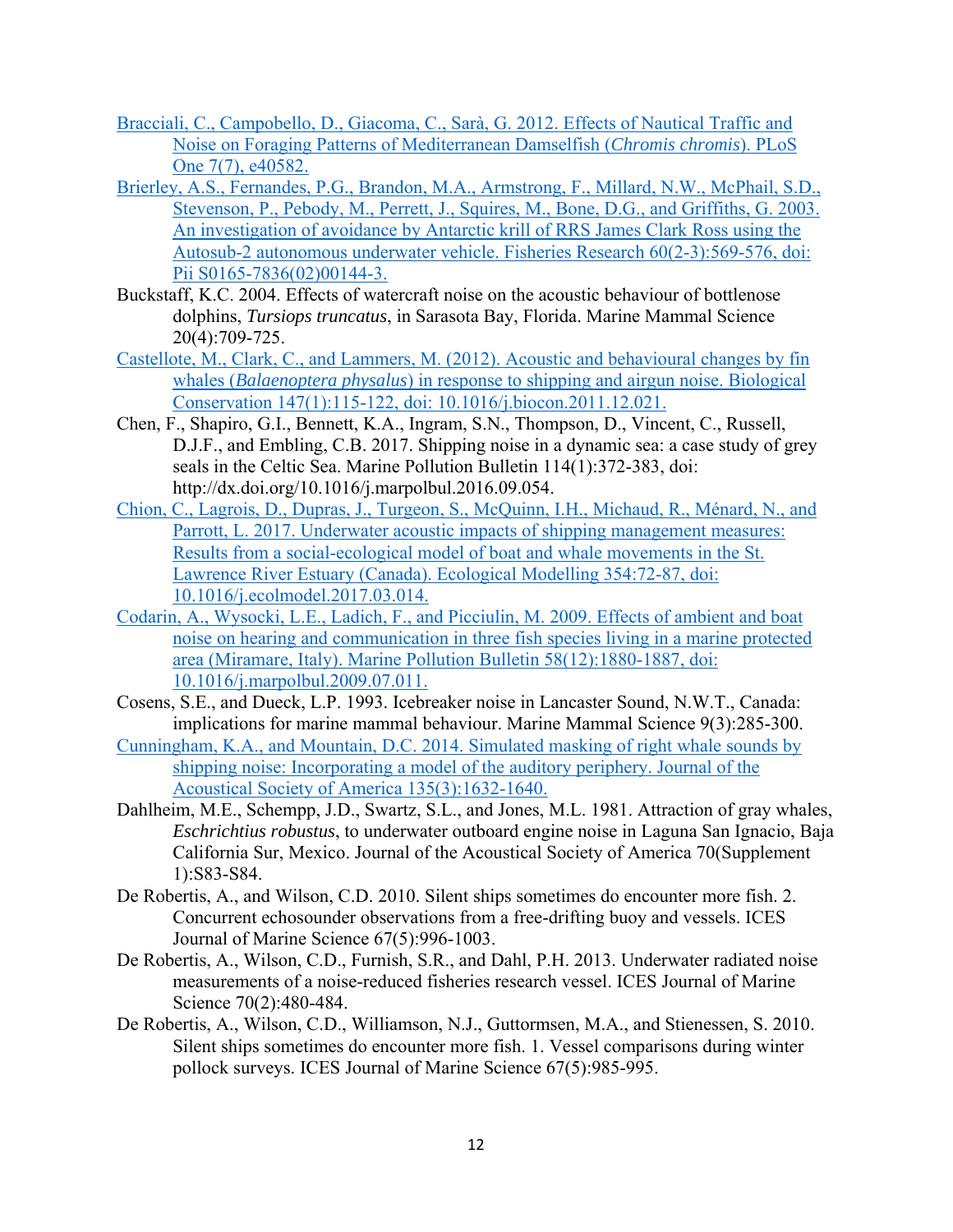- Dunlop, R.A. 2016. The effect of vessel noise on humpback whale, *Megaptera novaeangliae*, communication behaviour. Animal Behaviour 111:13-21, doi: http://dx.doi.org/10.1016/j.anbehav.2015.10.002.
- Dyndo, M., Wiśniewska, D.M., Rojano-Doñate, L., and Teglberg Madsen, P. 2015. Harbour porpoises react to low levels of high frequency vessel noise. Scientific Reports 5 (Published online 22 June 2015), doi: 10.1038/srep11083
- Engas, A., and Løkkeborg, S. 2002. Effects of seismic shooting and vessel-generated noise, on fish behaviour and catch rates. Bioacoustics 12(2-3):313-316.
- Erbe, C. 2002. Underwater noise of whale-watching boats and its effects on killer whales (*Orcinus orca*). Marine Mammal Science 18(2):394-418, doi: 10.1111/j.1748- 7692.2002.tb01045.x.
- Erbe, C., and Farmer, D.M. 1998. Masked hearing thresholds of a beluga whale (*Delphinapterus leucas*) in icebreaker noise. Deep-Sea Research Part II 45(7):1373- 1388, doi: 10.1016/S0967-0645(98)00027-7.
- Erbe, C., and Farmer, D.M. 2000. Zones of impact around icebreakers affecting beluga whales in the Beaufort Sea. Journal of the Acoustical Society of America 108(3):1332-1340, doi: 10.1121/1.1288938.
- Erbe, C., Williams, R., Sandilands, D., and Ashe, E. 2014. Identifying modelled ship noise hotspots for marine mammals of Canada's Pacific region. PLoS ONE 9(3), e89820, doi: 10.1371/journal.pone.0089820.
- Foote, A.D., Osborne, R.W., and Hoelzel, A.R. 2004. Whale-call response to masking boat noise. [10.1038/428910a]. Nature 428(6986), 910, doi:
- http://www.nature.com/nature/journal/v428/n6986/suppinfo/428910a\_S1.html. Fujieda, S., Inamoto, T., Yamanaka, Y., and Matsuno, Y. 1998. Interference of underwater
- noise emitted by cruising vessel. Nippon Suisan Gakkaishi 64(1):48-55.
- Gervaise, C., Simard, Y., Roy, N., Kinda, B., and Menard, N. 2012. Shipping noise in whale habitat: Characteristics, sources, budget, and impact on belugas in Saguenay–St. Lawrence Marine Park hub. Journal of the Acoustical Society of America 132(1):76-89, doi: 10.1121/1.4728190.
- Goodwin, L., and Cotton, P.A. 2004. Effects of boat traffic on the behavior of bottlenose dolphins (*Tursiops truncatus*). Aquatic Mammals 30:279-283.
- Gordon, J., Leaper, R., Hartley, F. G., and Chappell, O. 1992. Effects of whale-watching vessels on the surface and underwater acoustic behaviour of sperm whales off Kaikoura, New Zealand. Conservation Te Papa Atawhai 48(6):1-64.
- Guerra, M., Dawson, S.M., Brough, T.E., and Rayment, W.J. 2014. Effects of boats on the surface and acoustic behaviour of an endangered population of bottlenose dolphins. Endangered Species Research 24(3):221-236, doi: 10.3354/esr00598.
- Hatch, L., Clark, C., Merrick, R., Van Parijs, S., Ponirakis, D., Schwehr, K., Thompson, M., and Wiley, D. 2008. Characterizing the Relative Contributions of Large Vessels to Total Ocean Noise Fields: A Case Study Using the Gerry E. Studds Stellwagen Bank National Marine Sanctuary. Environmental Management 42:735-752.
- Heiler, J., Elwen, S.H., Kriesell, H.J., and Gridley, T. 2016. Changes in bottlenose dolphin whistle parameters related to vessel presence, surface behaviour and group composition. Animal Behaviour 117:167-177, doi: 10.1016/j.anbehav.2016.04.014.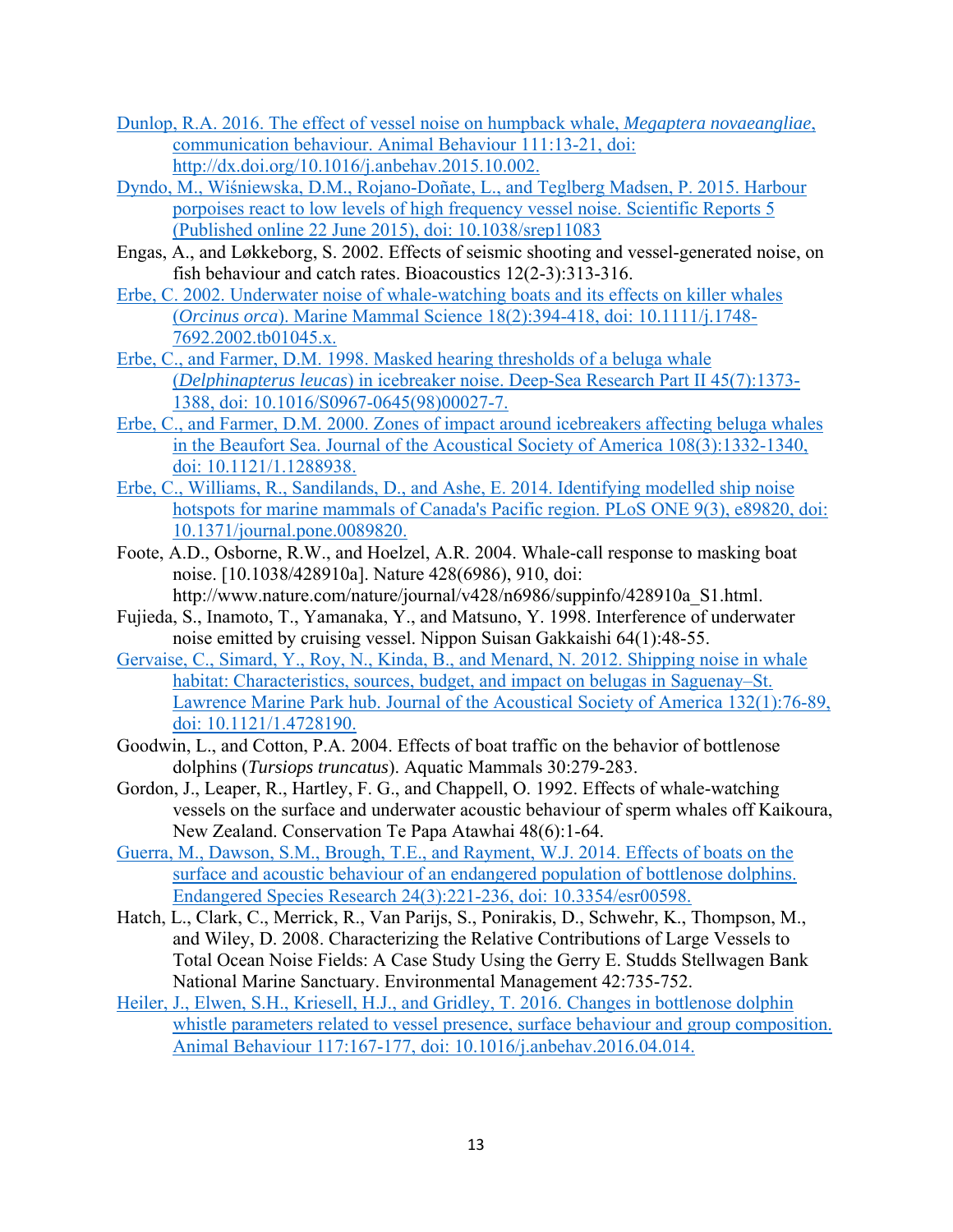- Hermannsen, L., Beedholm, K., Tougaard, J., and Madsen, P.T. 2014. High frequency components of ship noise in shallow water with a discussion of implications for harbor porpoises (*Phocoena phocoena*). Journal of the Acoustical Society of America 136(4):1640-1653, doi: 10.1121/1.4893908.
- Holles, S., Simpson, S.D., Radford, A.N., Berten, L, & Lecchini, D. 2013. Boat noise disrupts orientation behaviour in a coral reef fish. Marine Ecology Progress Series 485:295-300.
- Holt, M.M., Hanson, M.B., Giles, D.A., Emmons, C.K., and Hogan, J.T. 2017. Noise levels received by endangered killer whales *Orcinus orca* before and after implementation of vessel regulations. Endangered Species Research 34:15-26.
- Holt, M.M., Noren, D.P., Veirs, V., Emmons, C.K., and Viers, S. 2009. Speaking up: Killer whales (*Orcinus orca*) increase their call amplitude in response to vessel noise. Journal of the Acoustical Society of America 125: EL27-32.
- Houghton, J., Holt, M.M., Giles, D.A., Hanson, M.B., Emmons, C.K., Hogan, J.T., Branch, T.A., and VanBlaricom, G.R. 2015. The Relationship between Vessel Traffic and Noise Levels Received by Killer Whales (*Orcinus orca*). PLOS One, doi: doi.org/10.1371/journal.pone.0140119.
- Isojunno, S. and Miller, P.J.O. 2015. Sperm whale response to tag boat presence: biologically informed hidden state models quantify lost feeding opportunities. Ecosphere 6:1-46
- Janik, V.M., and Thompson, P.M. 1996. Changes in surfacing patterns of bottlenose dolphins in response to boat traffic. Marine Mammal Science 12(4):597-602.
- Jensen, F.H., Bejder, L., Wahlberg, M., Soto, N.A., Johnson, M., and Madsen, P.T. 2009. Vessel noise effects on delphinid communication. Marine Ecology Progress Series 2009:161-175.
- Jones, E.L., Hastie, G.D., Smout, S., Onoufriou, J., Merchant, N.D., Brookes, K.L., and Thompson, D. 2017. Seals and shipping: quantifying population risk and individual exposure to vessel noise. Journal of Applied Ecology 54(6):1930-1940.
- La Manna, G., Manghi, M., Pavan, G., Lo Mascolo, F., and Sara, G. 2013. Behavioural strategy of common bottlenose dolphins (*Tursiops truncatus*) in response to different kinds of boats in the waters of Lampedusa Island (Italy). Aquatic Conservation-Marine and Freshwater Ecosystems 23(5):745-757, doi: 10.1002/aqc.2355.
- Leaper, R., and Renilson, M. 2012. A review of practical methods for reducing underwater noise pollution from large commercial vessels. International Journal of Maritime Engineering 154:A79-A88.
- Leaper, R., Renilson, M.R., and Ryan, C. 2014. Reducing underwater noise from large commercial ships: current status and future directions. Journal of Ocean Technoogy 9(1):50-69.
- Lemon, M., Lynch, T.P., Cato, D.H., and Harcourt, R.G. 2006. Response of travelling bottlenose dolphins (*Tursiops aduncus*) to experimental approaches by a powerboat in Jervis Bay, New South Wales, Australia. Biological Conservation 127(4):363-372, doi: 10.1016/j.biocon.2005.08.016.
- Lesage, V., Barrette, C., Kingsley, M.C.S., and Sjare, B. 1998. The effect of vessel noise on the vocal behaviour of belugas in the St. Lawrence River Estuary, Canada. Marine Mammal Science 15(1):65-84, doi: 10.1111/j.1748-7692.1999.tb00782.x.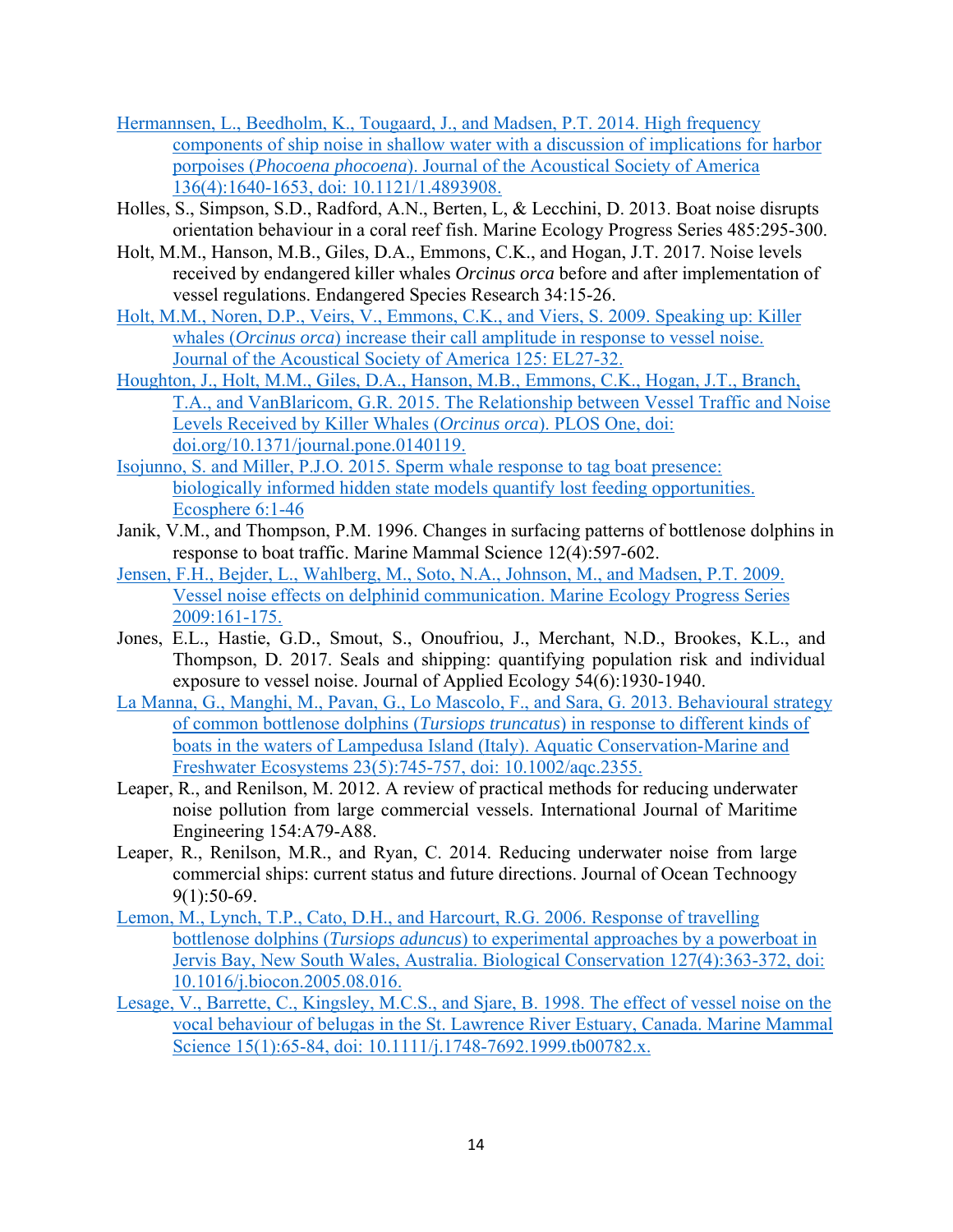- Li, S., Wu, H., Xu, Y., Peng, C., Fang, L., Lin, M., Xing, L., and Zhang, P. 2015. Mid- to highfrequency noise from high-speed boats and its potential impacts on humpback dolphins. Journal of the Acoustical Society of America 138:942-952, doi: 10.1121/1.4927416.
- Liu, M., Wei, Q.W., Du, H., Fu, Z.Y., & Chen, Q.C. 2013. Ship noise-induced temporary hearing threshold shift in the Chinese sucker *Myxocyprinus asiaticus* (Bleeker, 1864). Journal of Applied Ichthyology 29:1416-1422.
- Ljungblad, D.K., Wursig, B., Swartz, S.L., and Keene, J.M. 1988. Observations on the behavioural responses of bowhead whales (*Balaena mysticetus*) to active geophysical vessels in the Alaskan Beaufort Sea. Arctic 41(3):183-194.
- Luís, A.R., Couchinho, M.N., and dos Santos, M.E. 2014. Changes in the acoustic behavior of resident bottlenose dolphins near operating vessels. Marine Mammal Science 30(4):1417-1426, doi: 10.1111/mms.12125.
- Lusseau, D. 2005. Residency pattern of bottlenose dolphins *Tursiops* spp. in Milford Sound, New Zealand, is related to boat traffic. Marine Ecology Progress Series 295:265-272.
- Lusseau, D., Bain, D.E., Williams, R., and Smith, J.C. 2009. Vessel traffic disrupts the foraging behavior of southern resident killer whales *Orcinus orca*. Endangered Species Research 6:211-221.
- Lusseau, D., Slooten, L., and Currey, R.J.C. 2006. Unsustainable dolphin-watching tourism in Fiordland, New Zealand. Tourism in Marine Environments 3:173-178.
- Maglio, A., Soares, C., Bouzidi, M., Zabel, F., Souami, Y., and Pavan, G. 2015. Mapping shipping noise in the Pelagos Sanctuary (French part) through acoustic modelling to assess potential impacts on marine mammals. Scientific Report of Port-Cros National Park 29:167-185.
- McCauley, R.D., Jenner, M.-N., Jenner, C., McCabe, K.A., and Murdoch, J. 1998. The response of humpback whales (*Megaptera novaeangliae*) to offshore seismic survey noise: Preliminary results of observations about a working seismic vessel and experimental exposures. Australian Petroleum Production and Exploration Association Journal 38:692-707.
- McQuinn, I., Lesage, V., Carrier, D., Larrivee, G., Samson, Y., Chartrand, S., Michaud, R., and Theriault, J. 2011. A threatened beluga (*Delphinapterus leucas*) population in the traffic lane: Vessel-generated noise characteristics of the Saguenay-St. Lawrence Marine Park, Canada. Journal of the Acoustical Society of America 130(6):3661-3673.
- Merchant, N.D., Pirotta, E., Barton, T.R., and Thompson, P.M. 2014. Monitoring ship noise to assess the impact of coastal developments on marine mammals. Marine Pollution Bulletin 78(1-2):85-95.
- Noren, D.P., Johnson, A.H., Rehder, D., and Larson, A. 2009. Close approaches by vessels elicit surface active behaviors by southern resident killer whales. Endangered Species Research 8:179- 192.
- Norris, T.F. 1994. Effects of boat noise on the acoustic behavior of humpback whales. Journal of the Acoustical Society of America 96(5):3251.
- Nowacek, D.P., Johnson, M.P., and Tyack, P.L. 2004. North Atlantic Right whales ignore ships but respond to alarm stimuli. Proceedings of the Royal Society London, Part. B: Biological Sciences 271:227-231.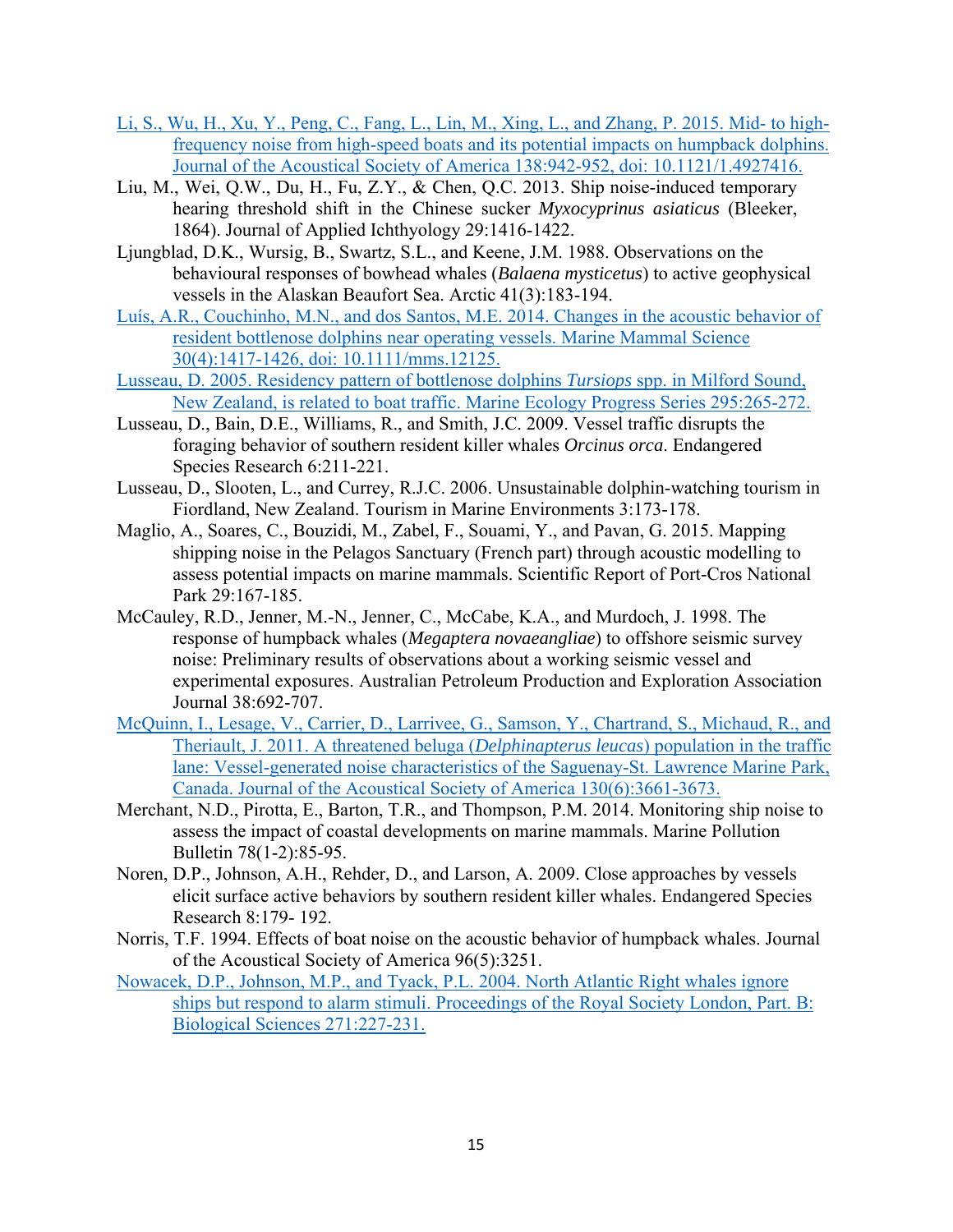- Picciulin, M., Sebastianutto, L., Codarin, A., Calcagno, G., and Ferrero, E. 2012. Brown meagre vocalization rate increases during repetitive boat noise exposures: A possible case of vocal compensation. Journal of the Acoustical Society of America 132(5):3118- 3124.
- Picciulin, M., Sebastianutto, L., Codarin, A., Farina, A., and Ferrero, E.A. 2010. In situ behavioural responses to boat noise exposure of Gobius cruentatus (Gmelin, 1789; fam. Gobiidae) and *Chromis chromis* (Linnaeus, 1758; fam. Pomacentridae) living in a Marine Protected Area. Journal of Experimental Marine Biology and Ecology 386(1- 2):125-132, doi: 10.1016/j.jembe.2010.02.012.
- Pirotta, E., Merchant, N.D., Thompson, P.M., Barton, T.R., and Lusseau, D. 2015. Quantifying the effect of boat disturbance on bottlenose dolphin foraging activity. Biological Conservation 181:82-89, doi: 10.1016/j.biocon.2014.11.003.
- Pirotta, E., Milor, R., Quick, N., Moretti, D., Di Marzio, N., Tyack, P., Boyd, I., and Hastie, G. 2012. Vessel Noise Affects Beaked Whale Behavior: Results of a Dedicated Acoustic Response Study. PLoS ONE 7(8).
- Pirotta, E., Thompson, P.M., Cheney, B., Donovan, C.R., and Lusseau, D. 2015. Estimating spatial, temporal and individual variability in dolphin cumulative exposure to boat traffic using spatially explicit capture–recapture methods. Animal Conservation 18(1):20-31.
- Rako Gospić, N., and Picciulin, M. 2016. Changes in whistle structure of resident bottlenose dolphins in relation to underwater noise and boat traffic. Marine Pollution Bulletin 105(1):193-198, doi: 10.1016/j.marpolbul.2016.02.030.
- Redfern, J.V., Hatch, L.T., Caldow, C., DeAngelis, M.L., Gedamke, J., Hastings, S., Henderson, L., McKenna, M.F., Moore, T.J., and Porter, M.B. 2017. Assessing the risk of chronic shipping noise to baleen whales off Southern California, USA. Endangered Species Research 32:153-167.
- Rolland, R.M., Parks, S.E., Hunt, K.E., Castellote, M., Corkeron, P.J., Nowacek, D.P., Wasser, S.K., and Kraus, S.D. 2012. Evidence that ship noise increases stress in right whales. Proceedings of the Royal Society of London: Series B Biological Sciences 279(1737):2363-2368.
- Romano, T.A., M.J. Keogh, C. Kelly, P. Feng, L. Berk, C.E. Schlundt, D.A. Carder and J.J. Sara, G., J.M. Dean, D. D'Amato, G. Buscaino, A. Oliveri, S. Genovese, S. Ferro, G. Buffa, M. Lo Martire and S. Mazzola. 2007. Effect of boat noise on the behaviour of bluefin tuna *Thunnus tynnus* in the Mediterranean Sea. Marine Ecology Progress Series 331:243-253.
- Rostad, A., Kaartvedt, S., Klevjer, T.A., and Melle, W. 2006. Fish are attracted to vessels. ICES Journal of Marine Science 63(8):1431-1437, doi: 10.1016/j.icejms.2006.03.026.
- Rudd, A.B., Richlen, M.F., Stimpert, A.K., and Au, W.W.L. 2015. Underwater sound measurements of a high-speed jet-propelled marine craft: Implications for large whales. Pacific Science 69(2):155-164, doi: 10.2984/69.2.2.
- Sarà, G., Dean, J.M., D'Amato, D., Buscaino, G., Oliveri, A., Genovese, S., Ferro, S., Buffa, G., Lo Martire, M., and Mazzola, S. 2007. Effect of boat noise on the behaviour of bluefin tuna *Thunnus thynnus* in the Mediterranean Sea. Marine Ecology Progress Series 331:243-253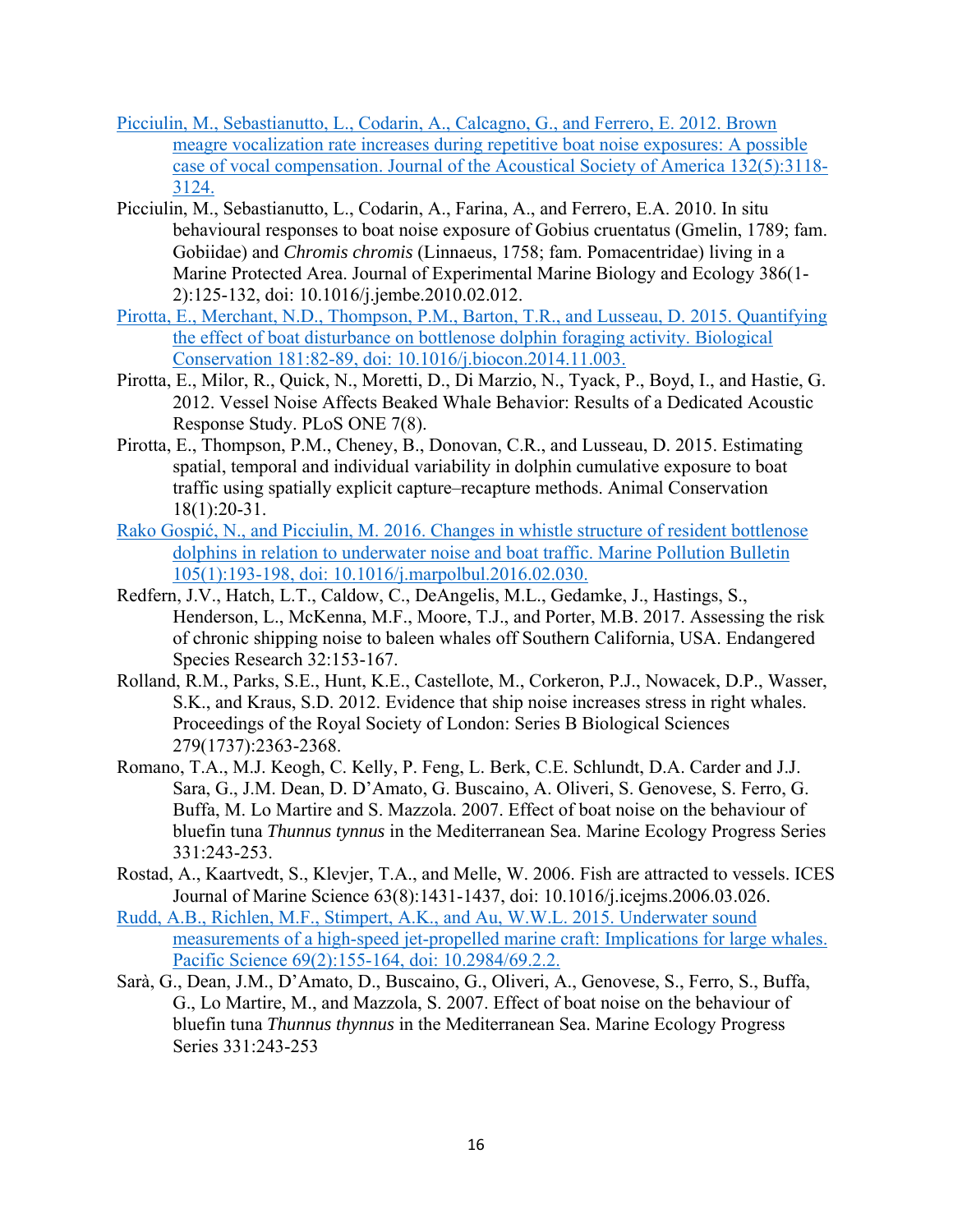- Scholik, A.R., and Yan, H.Y. 2002. Effects of Boat Engine Noise on the Auditory Sensitivity of the Fathead Minnow, *Pimephales promelas.* Environmental Biology of Fishes 63(2):203-209, doi: 10.1023/a:1014266531390.
- Sebastianutto, L., Picciulin, M., Constantini, M., and Ferrero, E. 2011. How boat noise affects an ecologically crucial behaviour: the case of territoriality in *Gobius cruentatus* (Gobiidae). Environmental Biology of Fishes 92(2):207-215.
- Shiskova, E.V. 1958. Concerning the reactions of fish to sounds and the spectrum of trawler noise. Rybnoe Khoziaistvo 34(3):33-39.
- Simard, Y., Lepage, R., and Gervaise, C. 2010. Anthropogenic sound exposure of marine mammals from seaways: Estimates for Lower St. Lawrence Seaway, eastern Canada. Applied Acoustics 71(11):1093-1098, doi: 10.1016/j.apacoust.2010.05.012.
- Simard, Y., Roy, N., and Gervaise, C. 2008. Passive acoustic detection and localization of whales: Effects of shipping noise in Saguenay-St. Lawrence Marine Park. Journal of the Acoustical Society of America 123(6):4109-4117, doi: 10.1121/1.2912453.
- Sousa-Lima, R.S., and Clark, C.W. 2008. Modeling the effect of boat traffic on the fluctuation of humpback whale singing activity in the Abrolhos National Marine Park, Brazil. Canadian Acoustics/ Acoustique canadienne 36(1):174-181.
- Terhune, J.M., Stewart, R.E.A., and Ronald, K. 1979. Influence of vessel noises on underwater vocal activity of harp seals. Canadian Journal of Zoology 57(6):1337-1338.
- Thode, A., Straley, J., Tiemann, C.O., Folkert, K., and O'Connell, V. 2007. Observations of potential acoustic cues that attract sperm whales to longline fishing in the Gulf of Alaska. Journal of the Acoustical Society of America 122(2):1265-1277, doi: 10.1121/1.2749450.
- Thode, A.M., Wild, L., Mathias, D., Straley, J., and Lunsford, C. 2014. A comparison of acoustic and visual metrics of sperm whale longline depredation. Journal of the Acoustical Society of America 135(5):3086-3100, doi: 10.1121/1.4869853.
- Tripovich, J.S., Hall-Aspland, S., Charrier, I., and Arnould, J.P. 2012. The behavioural response of Australian fur seals to motor boat noise. PloS One 7(5), e37228.
- Van Parijs, S.M., and Corkeron, P. 2001. Boat traffic affects the acoustic behaviour of Pacific humpback dolphins, *Sousa chinensis*. Journal of the Marine Biological Association of the United Kingdom 81(3):533-538.
- Vasconcelos, R.O., Amorim, M.C.P., and Ladich, F. 2007. Effects of ship noise on the detectability of communication signals in the Lusitanian toadfish. Journal of Experimental Biology 210(12):2104-2112, doi: 10.1242/Jeb.004317.
- Veirs, S., Veirs, V., and Wood, J.D. 2016. Ship noise extends to frequencies used for echolocation by endangered killer whales. PeerJ, doi: 10.7717/peerj.1657.
- Watkins, W.A., and Goebel, C.A. 1984. Sonar observations explain behaviors noted during boat maneuvers for radio tagging of humpback whales (*Megaptera novaeangliae*) in the Glacier Bay area. Cetology 48:1-8.
- Williams, R., Erbe, C., Ashe, E., Beerman, A., and Smith, J. 2014. Severity of killer whale behavioural responses to ship noise: A dose-response study. Marine Pollution Bulletin 79:254-260, doi: 10.1016/j.marpolbul.2013.12.004.
- Williamson, M., Kavanagh, A. and Noad, N. 2016) The effect of close approached for tagging activities by small research vessels on the behavior of humpback whales (*Megaptera novaeangliae*). Marine Mammal Science 32:1234-1253.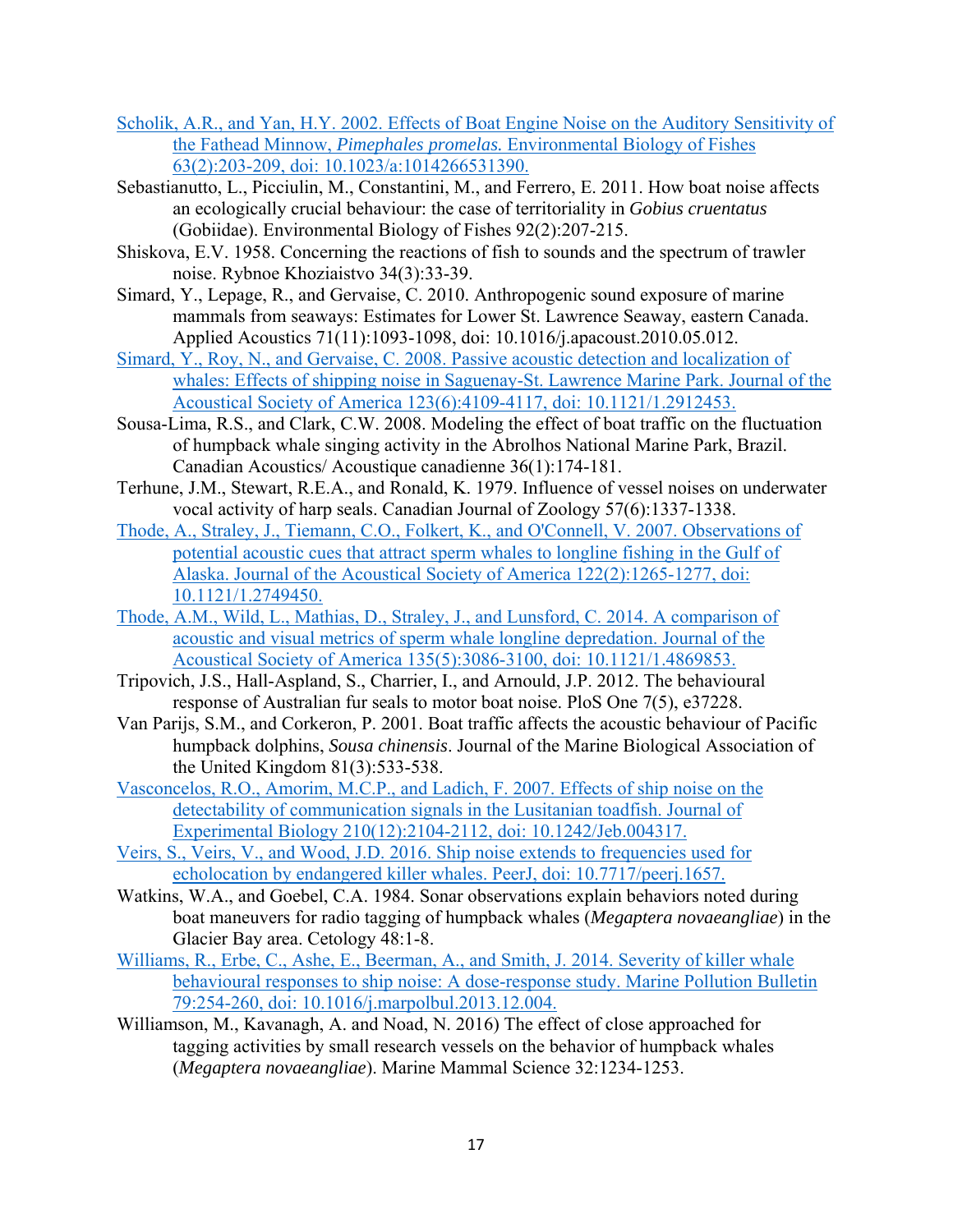#### **Effects of Noise from Wave Energy Conversion**

Tougaard, J. 2015. Underwater noise from a wave energy converter is unlikely to affect marine mammals. PLOS ONE 10(7), e0132391, doi: 10.1371/journal.pone.0132391

#### **Effects of Noise from Wind Turbine Construction and Operation**

- Dähne, M., Peschko, V., Gilles, A., Lucke, K., Adler, S., Ronnenberg, K. and Siebert, U. 2014. Marine mammals and windfarms: Effects of alpha ventus on harbour porpoises. Ecol. Res. Offshore Wind. alpha Vent. (doi:10.1007/978-3-658-02462-8\_13)
- Koschinski, S., Culik, B.M., Henriksen, O.D., Tregenza, N., Ellis, G., Jansen, C., and Kathe, G. 2003. Behavioural reactions of free-ranging porpoises and seals to the noise of a simulated 2 MW windpower generator. Marine Ecology Progress Series 265:263-273.
- Lucke, K., Lepper, P.A., Hoeve, B., Everaarts, E., van Elk, N., and Siebert, U. 2007. Perception of low-frequency acoustic signals by a harbour porpoise (*Phocoena phocoena*) in the presence of simulated offshore wind turbine noise. Aquatic Mammals 33(1):55-68, doi: 10.1578/AM.33.1.2007.55.
- Madsen, P.T., Wahlberg, M., Tougaard, J., Lucke, K., and Tyack, P. 2006. Wind turbine underwater noise and marine mammals: Implications of current knowledge and data needs. Marine Ecology Progress Series 309:279-295.
- Skeate, E., Perrow, M., and Gilroy, J. 2012. Likely effects of construction of Scroby Sands offshore wind farm on a mixed population of harbour *Phoca vitulina* and grey *Halichoerus grypus* seals. Marine Pollution Bulletin 64(4):872-881.
- Thompson, P.M., Lusseau, D., Barton, T., Simmons, D., Rusin, J., and Bailey, H. 2010. Assessing the responses of coastal cetaceans to the construction of offshore wind turbines. Marine Pollution Bulletin 60(8):1200-1208, doi: 10.1016/j.marpolbul.2010.03.030.
- Tougaard, J., Henriksen, O.D., and Miller, L.A. 2009. Underwater noise from three types of offshore wind turbines: Estimation of impact zones for harbor porpoises and harbor seals. Journal of the Acoustical Society of America 125(6):3766-3773, doi: 10.1121/1.3117444.

## **General**

- Alter, S.E., Simmonds, M.P., and Brandon, J.R. 2010. Forecasting the consequences of climatedriven shifts in human behaviour on cetaceans. Marine Policy 34(5):943-954, doi: 10.1016/j.marpol.2010.01.026.
- Amoser, S., and Ladich, F. 2003. Diversity in noise-induced temporary hearing loss in otophysine fishes. Journal of the Acoustical Society of America 113:2170–2179.
- Andre, M. 2009. The sperm whale sonar: Monitoring and use in mitigation of anthropogenic noise effects in the marine environment. Nuclear Instruments & Methods in Physics Research Section a-Accelerators Spectrometers Detectors and Associated Equipment 602(1):262-267, doi:10.1016/j.nima.2008.12.223.
- Azzellino, A., Lanfredi, C., D'Amico, A., Pavan, G., Podestà, M., and Haun, J. 2011. Risk mapping for sensitive species to underwater anthropogenic sound emissions: Model development and validation in two Mediterranean areas. Marine Pollution Bulletin 63(1- 4):56-70, doi: 10.1016/j.marpolbul.2011.01.003.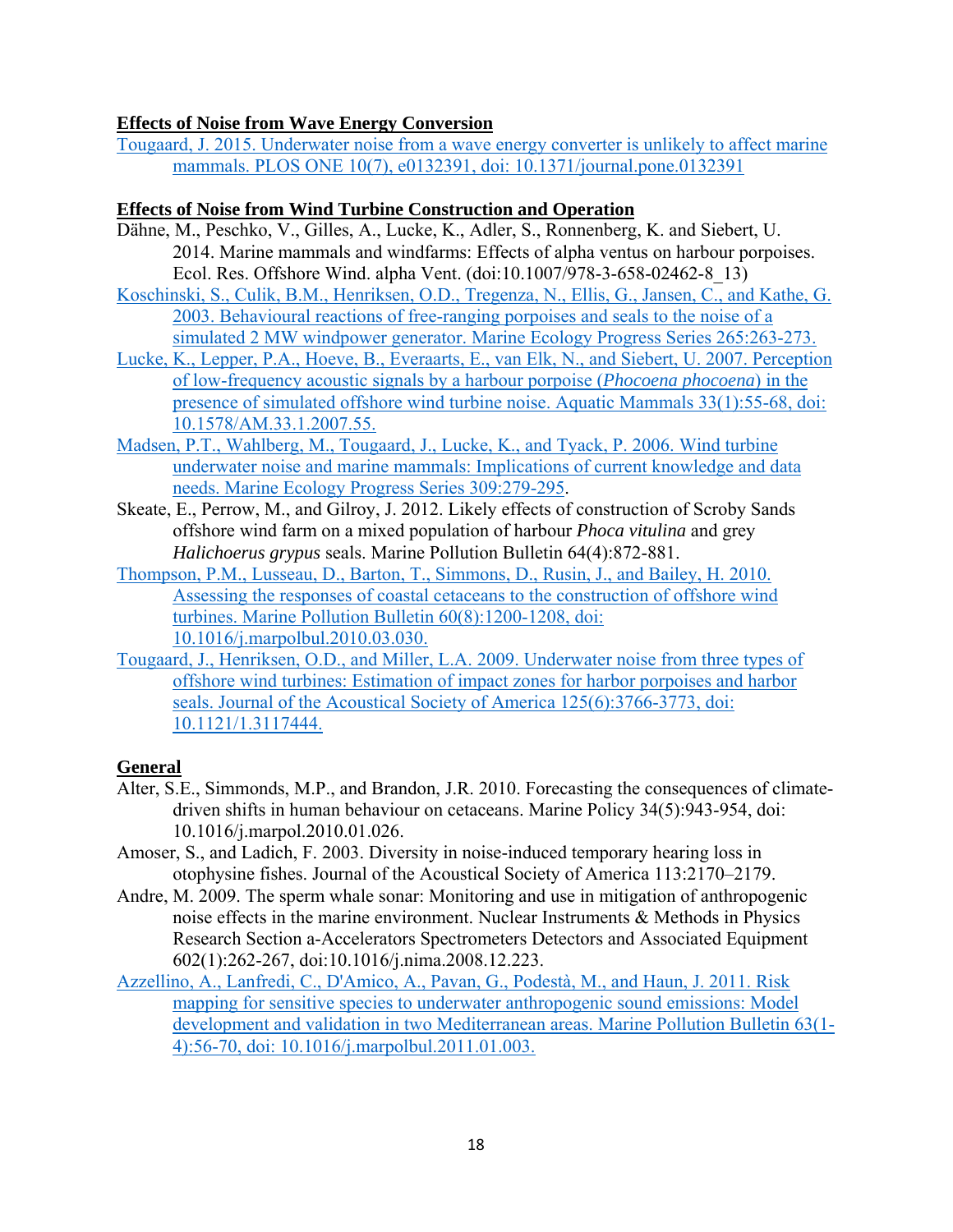- Barlow, J., and Gisiner, R. 2006. Mitigating, monitoring and assessing the effects of anthropogenic sound on beaked whales. Journal of Cetacean Resource Management 7(3):239-249.
- Bateson, M. 2007. Environmental noise and decision making: Possible implications of increases in anthropogenic noise for information processing in marine mammals. International Journal of Comparative Psychology 20:169–178.
- Bejder, L., Samuels, A., Whitehead, H., Gales, N., Mann, J., Connor, R., Heithaus, M., Watson-Capps, J., and Flaherty, C. 2006. Decline in relative abundance of bottlenose dolphins exposed to long- term disturbance. Conservation Biology 20:1791-1798.
- Bittencourt, L., Lima, I.M.S., Andrade, L.G., Carvalho, R.R., Bisi, T.L., Lailson-Brito Jr, J., and Azevedo, A.F. 2017. Underwater noise in an impacted environment can affect Guiana dolphin communication. Marine Pollution Bulletin 114(2):1130-1134, doi: http://dx.doi.org/10.1016/j.marpolbul.2016.10.037.
- Blaxter, J.H.S., Gray, J.A.B., and Denton, E.J. 1981. Sound and Startle Responses in Herring Shoals. Journal of the Marine Biological Association of the United Kingdom 61(04):851-869, doi: 10.1017/S0025315400023006.
- Borsani, J.F., Clark, C.W., Nani, B., Scarpinitti, M. 2007. Fin whales avoid loud rhythmic, low-frequency sounds in the Ligurian Sea. Bioacoustics 17:161-163.
- Boyd, I. 2012. Technology requirements to investigate the effects of sound on marine wildlife. International Journal of the Society for Underwater Technology 30:123-133.
- Bruintjes, R., and Radford, A.N. 2013. Context-dependent impacts of anthropogenic noise on individual and social behaviour in a cooperatively breeding fish. Animal Behaviour 85(6):1343-1349.
- Cato, D.H., Dunlop, R.A., Noad, M.J., McCauley et al. 2016. Addressing Challenges in Studies of Behavioral Responses of Whales to Noise. The Effects of Noise on Aquatic Life II: Advances in Experimental Medicine and Biology 875:145-152.
- Cox, T.M., Ragen, T.J., Read, A.J., Vos, E., Baird, R.W., Balcomb, K., Barlow, J., Caldwell, J., Cranford, T., Crum, L., Amico, A.D., Spain, G.D., Fernandez, A., Finneran, J., Gentry, R., Gerth, W., Gulland, F., Hidebrand, J., Houser, D., Hullar, T., Jepson, P.D., Ketten, D., MacLeod, C.D., Miller, P., Moore, S., Mountain, D.C., Palka, D., Ponganis, P., Rommel, S., Rowles, T., Taylor, B., Tyack, P., Wartzok, D., Gisiner, R., Mead, J., and Benner, L. 2006. Understanding the impacts of anthropogenic sound on beaked whales. Journal of Cetacean Research and Management 7(3):177-187.
- Crum, L.A., Bailey, M.R., Guan, J., Hilmo, P.R., Kargl, S.G., Matula, T.J., and Sapozhnikov, O.A. 2005. Monitoring bubble growth in supersaturated blood and tissue ex vivo and the relevance to marine mammal bioeffects. Acoustics Research Letters Online 6:214- 20.
- Dahlheim, M. 1993. Responses of gray whales, *Eschrichtius robustus*, to noise. Journal of the Acoustical Society of America 94(3):1830.
- Dahlheim, M., and Castellote, M. 2016. Changes in the acoustic behavior of gray whales *Eschrichtius robustus* in response to noise. Endangered Species Research 31:227-242, doi: 10.3354/esr00759.
- Dooling, R.J., Leek, M.R., and Popper, A.N. 2015. Effects of noise on fishes: what we can learn from humans and birds. Integrative Zoology 10(1):29-37, doi: 10.1111/1749- 4877.12094.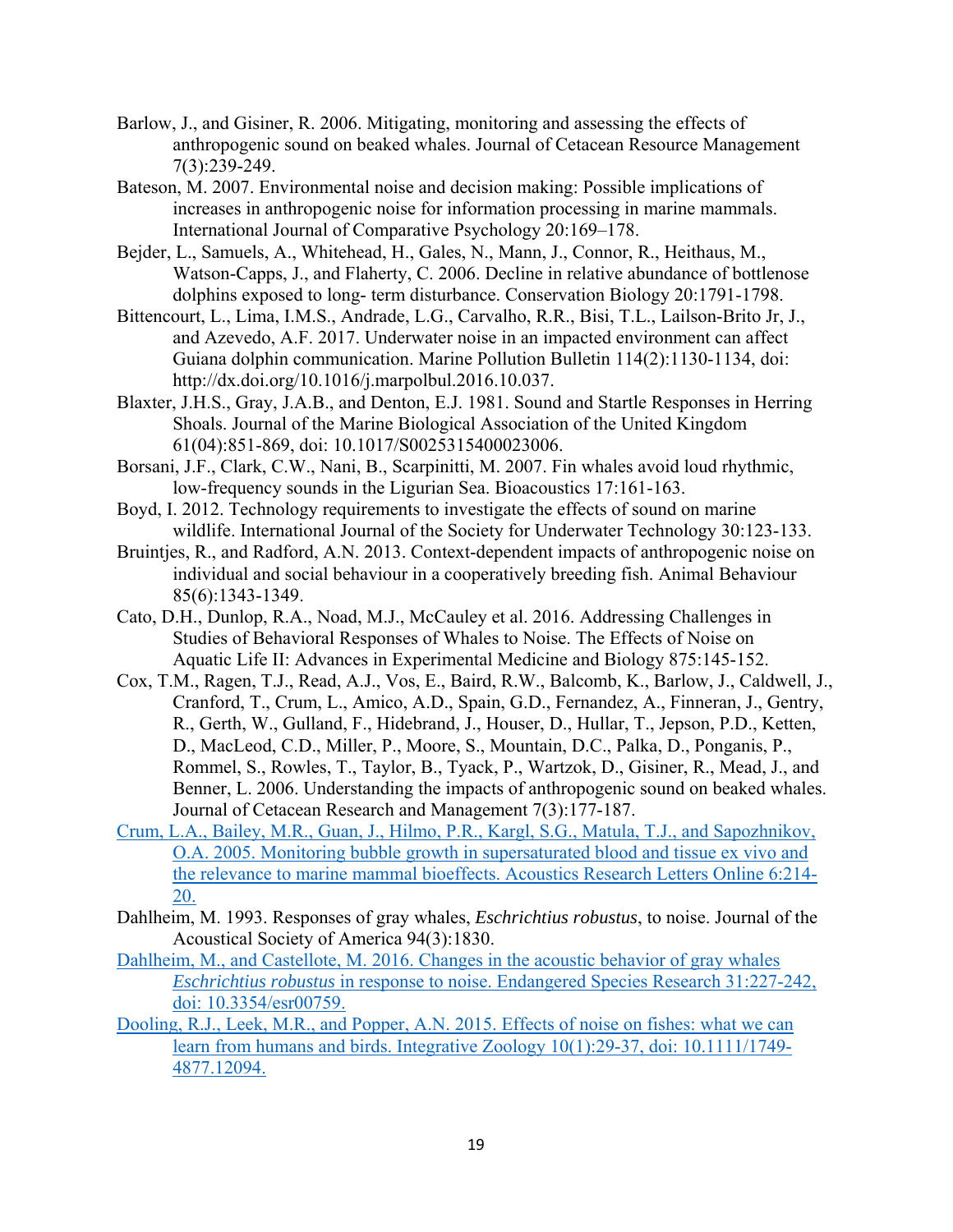- Dotinga, H.M. and A.G. Oude Elferink. 2000. Acoustic pollution in the oceans: the search for legal standards. Ocean Development and International Law 31:151-182.
- Doyle, L.R., McCowan, B., Hanser, S.F., Chyba, C., Bucci, T., and Blue, J.E. 2008. Applicability of Information Theory to the Quantification of Responses to Anthropogenic Noise by Southeast Alaskan Humpback Whales. Entropy 10(2):33-46, doi: 10.3390/entropy-e10020033.
- Dungan, S., Riehl, K., Wee, A., and Wang, J. 2011. A review of the impacts of anthropogenic activities on the critically endangered eastern Taiwan Strait Indo-Pacific humpback dolphins (*Sousa chinensis*). Journal of Marine Animals and their Ecology 4(2):3-9.
- Dunlop, R.A., Cato, D.H., and Noad, M.J. 2010. Your attention please: increasing ambient noise levels elicits a change in communication behaviour in humpback whales (*Megaptera novaeangliae*). Proceedings of the Royal Society B-Biological Sciences 277(1693):2521-2529, doi: 10.1098/rspb.2009.2319.
- Dunlop, R.A., Cato, D.H., and Noad, M.J. 2014. Evidence of a Lombard response in migrating humpback whales (*Megaptera novaeangliae*). The Journal of the Acoustical Society of America 136(1):430-437, doi: 10.1121/1.4883598.
- Ellison, W., Southall, B., Clark, C., and Frankel, A. 2012. A new context-based approach to assess marine mammal behavioral responses to anthropogenic sounds. Conservation Biology 26(1):21-28.
- Erbe, C. 2013. Underwater passive acoustic monitoring & noise impacts on marine fauna--a workshop report. Acoustics Australia 41(1):113-119.
- Erbe, C., and Farmer, D.M. 2000. A software model to estimate zones of impact on marine mammals around anthropogenic noise. Journal of the Acoustical Society of America 108(3):1327-1331, doi: 10.1121/1.1288938.
- Farcas, A., Thompson, P.M., and Merchant, N.D. 2016. Underwater noise modelling for environmental impact assessment. Environmental Impact Assessment Review 57:114- 122, doi: 10.1016/j.eiar.2015.11.012.
- Fay, R. 2009. Soundscapes and the sense of hearing of fishes. Integrative Zoology 4(1):26-32, doi: 10.1111/j.1749-4877.2008.00132.x.
- Finneran, J. 2012. Auditory effects of underwater noise on odontocetes. The Effects of Noise on Aquatic Life. Advances in Experimental Medicine and Biology 730:197-202
- Forney, K.A., Southall, B.L., Slooten, E., Dawson, S., Read, A.J., Baird, R.W., and Brownell, R.L., Jr. 2017. Nowhere to go: noise impact assessments for marine mammal populations with high site fidelity. Endangered Species Research 32:391-413.
- Francis, C.D., & Barber, J.R. 2013. A framework for understanding noise impacts on wildlife: an urgent conservation priority. Frontiers in Ecology and the Environment 11:305– 313.
- Frankel, A.S., and Clark, C.W. 1998. Results of low-frequency playback of M-sequence noise to humpback whales, *Megaptera novaeangliae*, in Hawaii. Canadian Journal of Zoology 76(3):521-535.
- Gillespie, A. 2006. Establishing reliable foundations for the international scientific investigation of noise pollution in the oceans. RECIEL 15:211-226.
- Gisiner, R., Harper, S., Livingston, E., and Simmen, J. 2006. Effects of sound on the marine environment (ESME): an underwater noise risk model. IEEE Journal of Oceanic Engineering 31:4-7.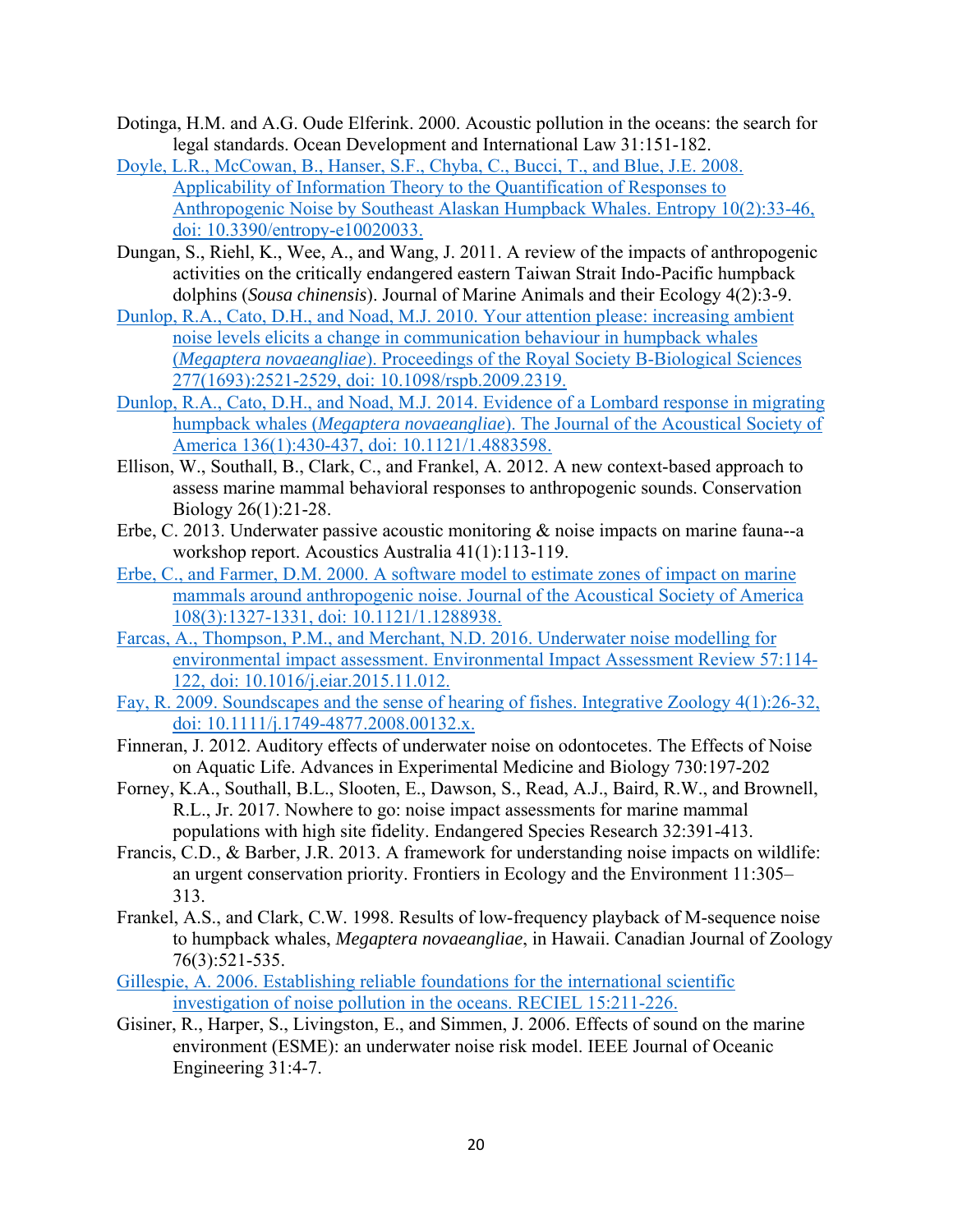- Gomez, C., Lawson, J., Wright, A.J., Buren, A., Tollit, D., and Lesage, V. 2016. A systematic review on the behavioural responses of wild marine mammals to noise: the disparity between science and policy. Canadian Journal of Zoology 94(12):801-819, doi: 10.1139/cjz-2016-0098.
- Hastings, M.C. 2008. Coming to Terms with the Effects of Ocean Noise on Marine Animals. Acoustics Today 4(2):22-34.
- Hatch, L., Clark, C., Van Parijs, S., Frankel, A., and Ponirakis, D. 2012. Quantifying loss of acoustic communication space for right whales in and around a U.S. National Marine Sanctuary. Conservation Biology 26(6):983-994.
- Hatch, L.T., Wahle, C.M., Gedamke, J., Harrison, J., Laws, B., Moore, S. E., Stadler, J.H., and Van Parijs, S.M. 2016. Can you hear me here? Managing acoustic habitat in US waters. Endangered Species Research 30:171-186.
- Hatch, L.T., and Wright, A.S. 2007. A Brief Review of Anthropogenic Sound in the Oceans. International Journal of Comparative Psychology 20:121-133.
- Hawkins, A.D., Pembroke, A.E., & Popper, A.N. 2015. Information gaps in understanding the effects of noise on fishes and invertebrates. Reviews in Fish Biology and Fisheries 25:39-64.
- Hawkins, A.D., and Popper, A.N. 2017. A sound approach to assessing the impact of underwater noise on marine fishes and invertebrates. ICES Journal of Marine Scienc 74(3):635-651.
- Hildebrand, J.A. 2009. Anthropogenic and natural sources of ambient noise in the ocean. Marine Ecology Progress Series 395:5-20.
- Holt, M.M., Noren, D.P., Dunkin, R.C., and Williams, T.M. 2015. Vocal performance affects metabolic rate in dolphins: Implications for animals communicating in noisy environments. Journal of Experimental Biology 218(11):1647-1654, doi: 10.1242/ jeb.122424.
- Holt, M., Noren, D., and Emmons, C. 2011. Effects of noise levels and call types on the source levels of killer whale calls. The Journal of the Acoustical Society of America 130(5):3100-3106.
- Hotchkin, C., and Parks, S. 2013. The Lombard effect and other noise-induced vocal modifications: insight from mammalian communication systems. Biological Reviews 88(4):809-824.
- Kastak, D., Holt, M.M., Mulsow, J., Kastak, C.J.R., Schusterman, R.J., and Southall, B.L. 2006. Towards a predictive model of noise-induced temporary threshold shift for an amphibious marine mammal, the California sea lion (*Zalophus californianus*). The Journal of the Acoustical Society of America 120(5):3226.
- Kastak, D., Mulsow, J., Ghoul, A., and Reichmuth, C. 2008. Noise-induced permanent threshold shift in a harbour seal. Journal of the Acoustical Society of America 123(5):2986.
- Kastak, D., and Schusterman, R.J. 1996. Temporary threshold shift in a harbour seal (*Phoca vitulina*). Journal of the Acoustical Society of America 100(3):1905-1908.
- Kastak, D., Schusterman, R.J., Southall, B.L., and Reichmuth, C.J. 1999. Underwater temporary threshold shift induced by octave-band noise in three species of pinniped. Journal of the Acoustical Society of America 106(2):1142-1148.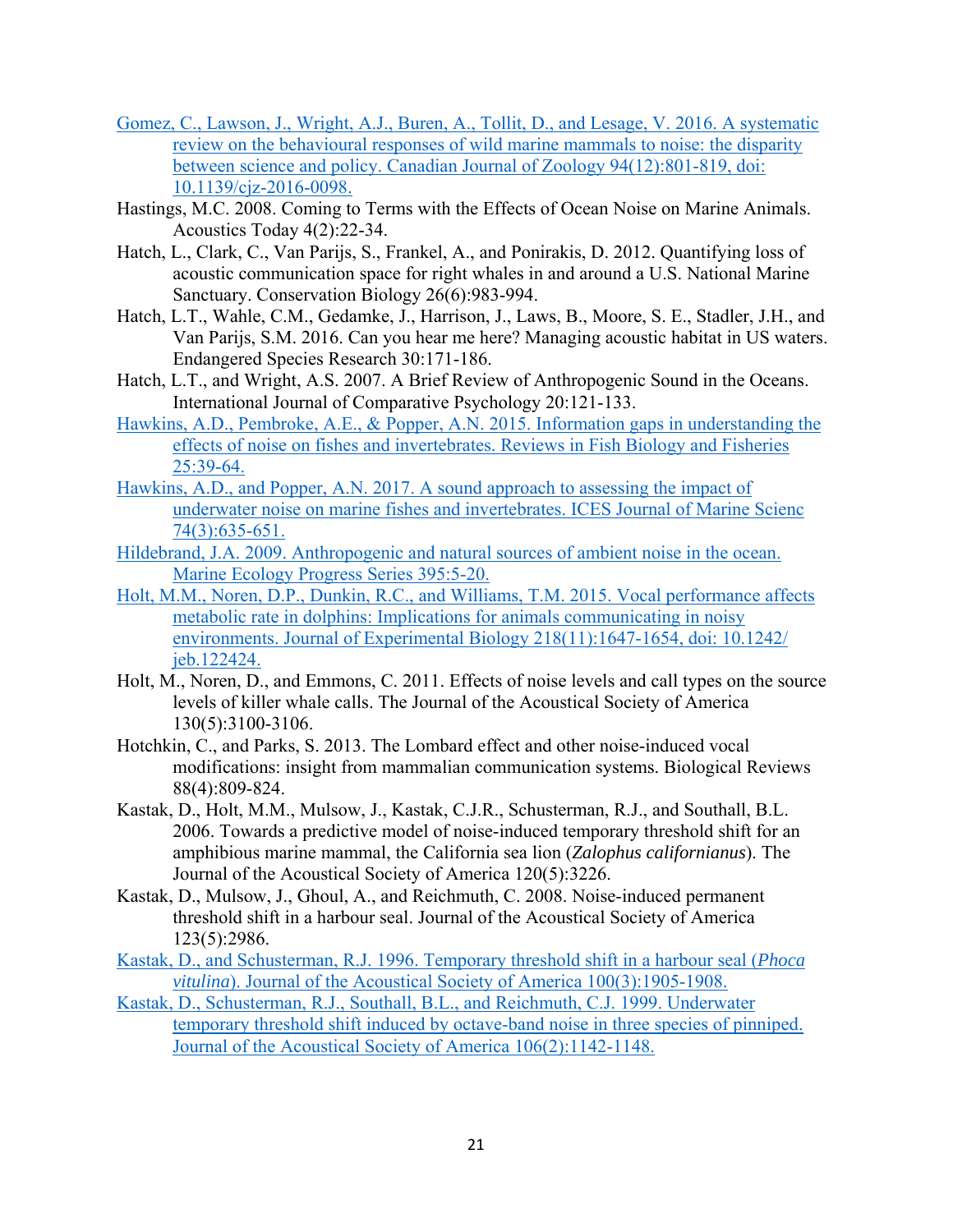- Kastak, D., Southall, B., Holt, M., Kastak, C.R., and Schusterman, R. 2004. Noise-induced temporary threshold shifts in pinnipeds: Effects of noise energy. Journal of the Acoustical Society of America 116(4):2531-2532.
- Kastak, D., Southall, B.L., Schusterman, R.J., and Kastak, C.R. 2005. Underwater temporary threshold shift in pinnipeds: Effects of noise level and duration. Journal of the Acoustical Society of America 118(5):3154-3163, doi: 10.1021/1.2047128.
- Kastelein, R., Gransier, R., Hoek, L., Macleod, A., and Terhune, J. 2012. Hearing threshold shifts and recovery in harbour seals (*Phoca vitulina)* after octave-band noise exposure at 4 kHz. Journal of the Acoustical Society of America 132(4):2745-2761.
- Kastelein, R.A., Gransier, R., and Hoek, L. 2013. Comparative temporary threshold shifts in a harbour porpoise and harbor seal, and severe shift in a seal. Journal of the Acoustical Society of America 134(1):13-16.
- Kastelein, R., Gransier, R., Hoek, L., and Olthuis, J. 2012. Temporary threshold shifts and recovery in a harbour porpoise (*Phocoena phocoena*) after octave-band noise at 4 kHz. Journal of the Acoustical Society of America 132(5):3525-3537.
- Kastelein, R.A., Steen, N., Gransier, R., and de Jong, C.A.F. 2013. Behavioural response threshold level of a harbour porpoise (*Phocoena phocoena*) to an impulsive sound. Aquatic Mammals 39(4):315-323.
- Kastelein, R.A., Wensveen, P.J., Hoek, L., Au, W.W.L., Terhune, J.M., and de Jong, C.A.F. 2009. Critical ratios in harbour porpoises (*Phocoena phocoena*) for tonal signals between 0.315 and 150 kHz in random Gaussian white noise. Journal of the Acoustical Society of America 126(3):1588-1597, doi: 10.1121/1.3177274.
- Kastelein, R.A., Wensveen, P., Hoek, L., and Terhune, J.M. 2009. Underwater hearing sensitivity of harbour seals (*Phoca vitulina*) for narrow noise bands between 0.2 and 80 kHz. Journal of the Acoustical Society of America 126(1):476-483, doi: 10.1121/1.3132522.
- Kastelein, R.A., Wensveen, P.J., Hoek, L., Verboom, W.C., and Terhune, J.M. 2009. Underwater detection of tonal signals between 0.125 and 100 kHz by harbour seals (*Phoca vitulina*). Journal of the Acoustical Society of America, 125(2), 1222-1229, doi: 10.1121/1.3050283.
- Kavanagh, A.S.; Noad, M.J., Blomberg, S.P., Goldizen, A.W., Kniest, E., Cato, D.H., and Dunlop, R.A. 2016. Factors driving the variability in diving and movement behavior of migrating humpback whales (*Megaptera novaeangliae*): implications for anthropogenic disturbance studies. Marine Mammal Science 33(2):413-439, doi: 10.1111/mms.12375.
- Kelly, B.P., Burns, J.J. and Quakenbush L.T. 1988. Responses of ringed seals *(Phoca hispida*) to noise disturbance, Port and Ocean Engineering Under Arctic Conditions 2:27-38.
- Ketten, D.R., O'Malley, J., Moore, P.W.B., Ridgway, S., and Merigo, C. 2001. Aging, injury, disease, and noise in marine mammal ears. Journal of the Acoustical Society of America 110(5):2721-2721.
- Knudsen, F.R., Enger, P.S., and Sand, O. 1992. Awareness reactions and avoidance responses to sound in juvenile Atlantic salmon, *Salmo salar* L. Journal of Fish Biology 40:523-534.
- Kunc, H.P., McLaughlin, K.E., and Schmidt, R. 2016. Aquatic noise pollution: implications for individuals, populations, and ecosystems. Proceedings of the Royal Society of London B: Biological Sciences 283, Issue 1836.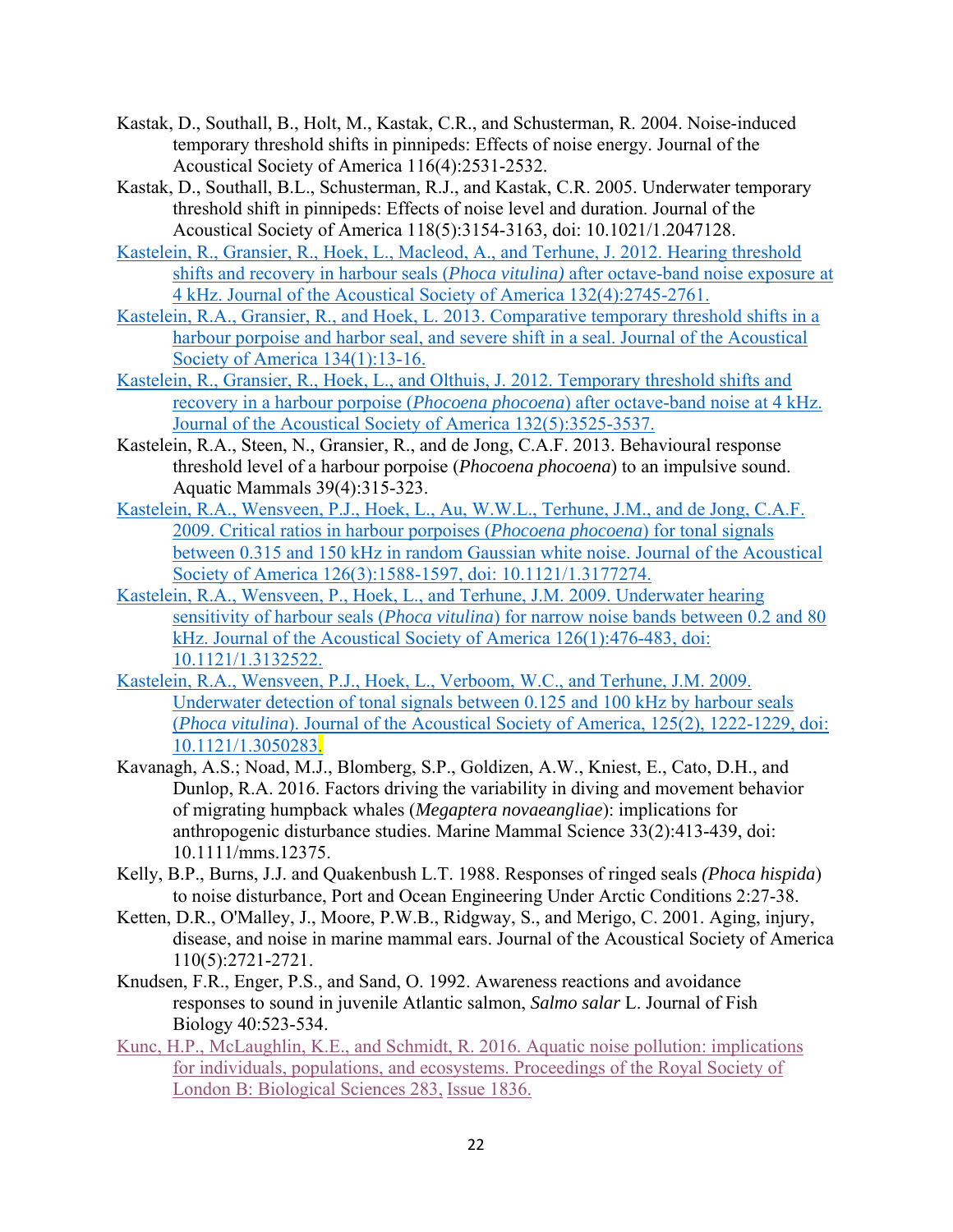- Lagardère, J.-P. 1982. Effects of noise on growth and reproduction of *Crangon crangon* in rearing tanks. Marine Biology 71:177-185.
- Lillis, A., Eggleston, D.B., & Bohnenstiehl, D.R. 2013. Oyster Larvae Settle in Response to Habitat-Associated Underwater Sounds. PLoS ONE 8(10), e79337.
- Malme, C.I. 1993. Animal bioacoustics, acoustical oceanography, and underwater acoustics: Effects of noise on marine mammals II. Journal of the Acoustical Society of America 94:1848-1851.
- Marley, S.A., Erbe, C., Kent, C.P.S., Parsons, M.J.G., and Parnum, I.M. 2017. Spatial and temporal variation in the acoustic habitat of bottlenose dolphins (*Tursiops aduncus*) within a highly urbanised estuary. Frontiers in Marine Science 4:197, doi: 10.3389/fmars.2017.00197.
- Marley, S.A., Erbe, C., and Salgado Kent, C.P. 2016. Underwater sound in an urban estuarine river: Sound sources, soundscape contribution, and temporal variability. Acoustics Australia 44(1):171-186, doi: 10.1007/s40857-015-0038-z.
- McCauley, R.D., Fewtrell, J., and Popper, A.N. 2003. High intensity anthropogenic sound damages fish ears. Journal of the Acoustical Society of America 113:638-642.
- Melcon, M., Cummins, A., Kerosky, S., Roche, L., Wiggins, S., and Hildebrand, J. 2012. Blue whales respond to anthropogenic noise. PLoS ONE 7(2).
- Miksis, J.L., Grund, M.D., Nowacek, D.P., Solow, A.R., Connor, R.C., and Tyack, P.L. 2001. Cardiac responses to acoustic playback experiments in the captive bottlenose dolphin (*Tursiops truncatus*). Journal of Comparative Psychology 115(3):227-232.
- Miksis-Olds, J.L., Donaghay, P.L., Miller, J.H., Tyack, P.L., and Nystuen, J.A. 2007. Noise level correlates with manatee use of foraging habitats. Journal of the Acoustical Society of America 121:3011-3020.
- Miksis-Olds, J.L., and Tyack, P.L. 2009. Manatee (*Trichechus manatus*) vocalization usage in relation to environmental noise levels. Journal of the Acoustical Society of America 125(3):1806-1815, doi: 10.1121/1.3068455.
- Miksis-Olds, J.L., and Wagner, T. 2011. Behavioral response of manatees to variations in environmental sound levels. Marine Mammal Science 27(1):130-148, doi: 10.1111/j.1748-7692.2010.00381.x.
- Miller, P.J.O., Kvadsheim, P.H., Lam, F.-P.A., Tyack, P.L., Cure, C., Deruiter, S.L., Kleivane, L., Sivle, L.D., Van Ijsselmuide, S.P., Visser, F., Wensveen, P.J., Von Benda-Beckmann, A.M., Martin Lopez, L.M., Narazaki, T., and Hooker, S.K. 2015. First indications that northern bottlenose whales are sensitive to behavioural disturbance from anthropogenic noise. Royal Society Open Science, 2, 140484, doi: 10.1098/rsos.140484
- Mitson, R.B., and Knudsen, H.P. 2003. Causes and effects of underwater noise on fish abundance estimation. Aquatic Living Resources 16(3):255-263, doi: 10.1016/S0990- 7440(03)00021-4.
- Mooney, T.A., Nachtigall, P.E., Breese, M., Vlachos, S., and Au, W.W.L. 2009. Predicting temporary threshold shifts in a bottlenose dolphin (*Tursiops truncatus*): The effects of noise level and duration. Journal of the Acoustical Society of America 125(3):1816- 1826, doi: 10.1121/1.3068456.
- Moore, S., Reeves, R., Southall, B., Ragen, T., Suydam, R., and Clark, C. 2012. A new framework for assessing the effects of anthropogenic sound on marine mammals in a rapidly changing arctic. Bioscience 62(3):289-295.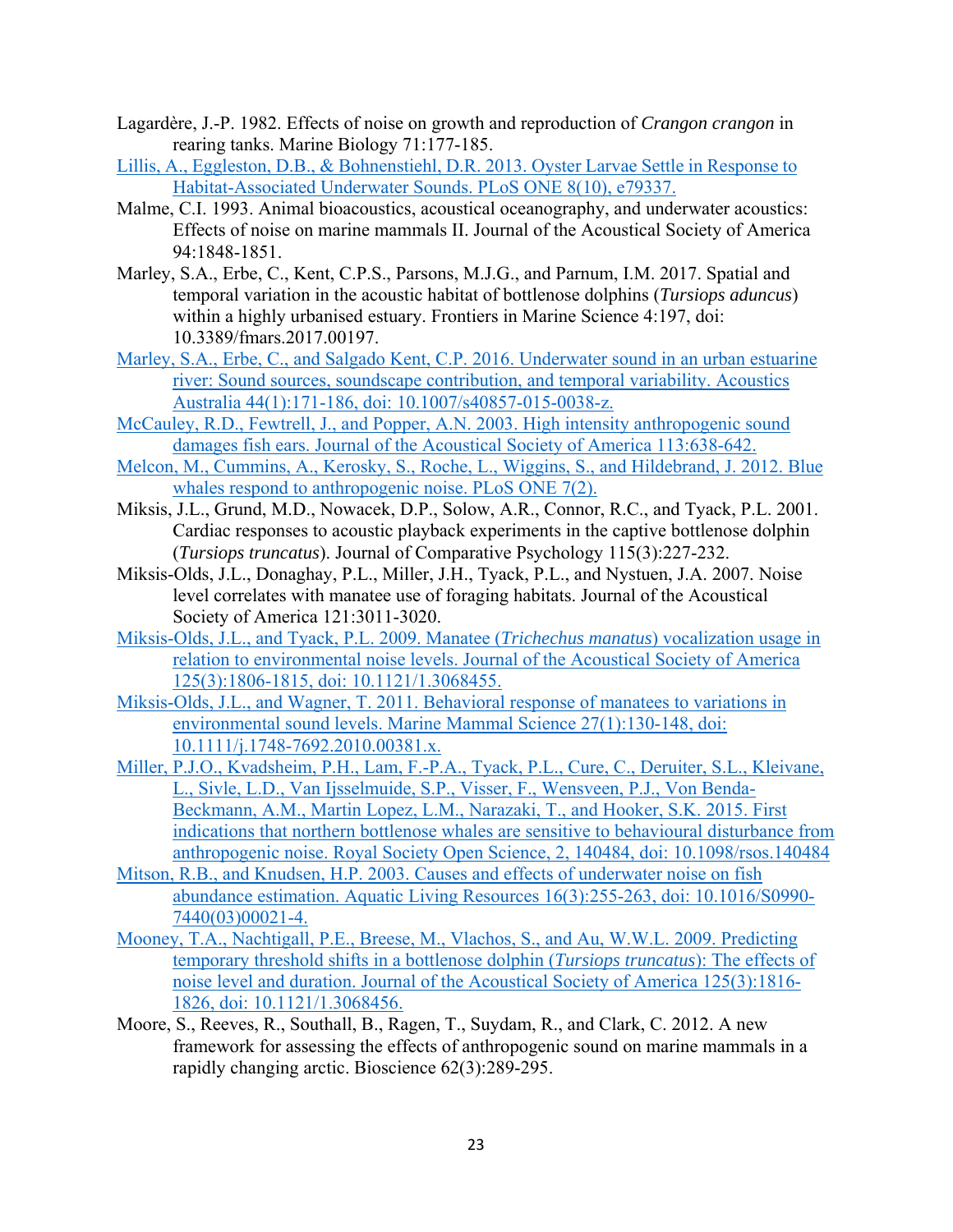- Morisaka, T., Shinohara, M., Nakahara, F., and Akamatsu, T. 2005. Effects of ambient noise on the whistles of Indo-Pacific bottlenose dolphin populations. Journal of Mammalogy 86:541-546.
- Morton, A.B., and Symonds, H.K. 2002. Displacement of *Orcinus orca* (L.) by high amplitude sound in British Columbia, Canada. ICES Journal of Marine Science 59(1):71-80.
- Nabe-Nielsen, J., Sibly, R. M., Tougaard, J., Teilmann, J., and Sveegaard, S. 2014. Effects of noise and by-catch on a Danish harbour porpoise population. Ecological Modelling 272:242-251.
- Nachtigall, P.E., Pawloski, J.L., and Au, W.W.L. 2003. Temporary threshold shifts and recovery following noise exposure in the Atlantic bottlenosed dolphin (*Tursiops truncatus*). Journal of the Acoustical Society of America 113(6):3425-3429.
- Nachtigall, P. E., Supin, A. Y., Pawloski, J., and Au, W.W.L. 2004. Temporary threshold shifts after noise exposure in the bottlenose dolphin (*Tursiops truncatus*) measured using evoked auditory potentials. Marine Mammal Science 20:673-687.
- Nakahara, F. 1999. Influences of the underwater man-made noise on acoustic behavior of dolphins. Otsuchi Marine Science 24:18-23.
- Neo, Y.Y., Seitz, J., Kastelein, R., Winter, H.V., ten Cate C. and Slabbekoorn, H. 2014. Temporal structure of sound affects behavioural recovery from noise impact in European seabass. Biological Conservation 178:65–73.
- Neo, Y., Ufkes, E., Kastelein, R., Winter, H., ten Cate, C., and Slabbekoorn, H. 2015. Impulsive sounds change European seabass swimming patterns: influence of pulse repetition interval. Marine Pollution Bulletin 97(1-2):111-117, doi: 10.1016/j.marpolbul.2015.06.027.
- Nowacek, D.P., Thorne, L.H., Johnston, D.W., and Tyack, P.L. 2007. Responses of cetaceans to anthropogenic noise. Mammal Review 37(2):81-115.
- Papale, E., Gamba, M., Perez-Gil, M., Martin, V.M., and Giacoma, C. 2015. Dolphins adjust species-specific frequency parameters to compensate for increasing background noise. PLoS ONE 10(4), e0121711, doi: 10.1371/journal.pone.0121711
- Papoutsoglou, S.E., Karakatsouli, N., Papoutsoglou, E.S., and Vasilikos, G. 2010. Common carp (*Cyprinus carpio*) response to two pieces of music ("Eine Kleine Nachtmusik" and "Romanza") combined with light intensity, using recirculating water system. Fish Physiology and Biochemistry 36(3):539-554, doi: 10.1007/s10695-009-9324-8.
- Parente, C.L., de Araújo, J.P., & de Araújo, M.E. 2007. Diversity of cetaceans as tool in monitoring environmental impacts of seismic surveys. Biota Neotropica 7(1).
- Parks, S.E., Clark, C.W., and Tyack, P.L. 2006. Acoustic Communication in the North Atlantic Right Whale (*Eubalaena glacialis*) and Potential Impacts of Noise. Transactions, American Geophysical Union 87(36).
- Parks, S.E., Clark, C.W., and Tyack, P.L. 2007. Short- and long-term changes in right whale calling behavior: The potential effects of noise on acoustic communication. Journal of the Acoustical Society of America 122(6):3725-3731, doi: 10.1121/1.2799904.
- Parks, S.E., Johnson, M., Nowacek, D., and Tyack, P.L. 2010. Individual right whales call louder in increased environmental noise. Biology Letters 7(1):33-35.
- Parks, S.E., Urazghildiiev, I., and Clark, C.W. 2009. Variability in ambient noise levels and call parameters of North Atlantic right whales in three habitat areas. Journal of the Acoustical Society of America 125(2):1230-1239, doi: 10.1121/1.3050282.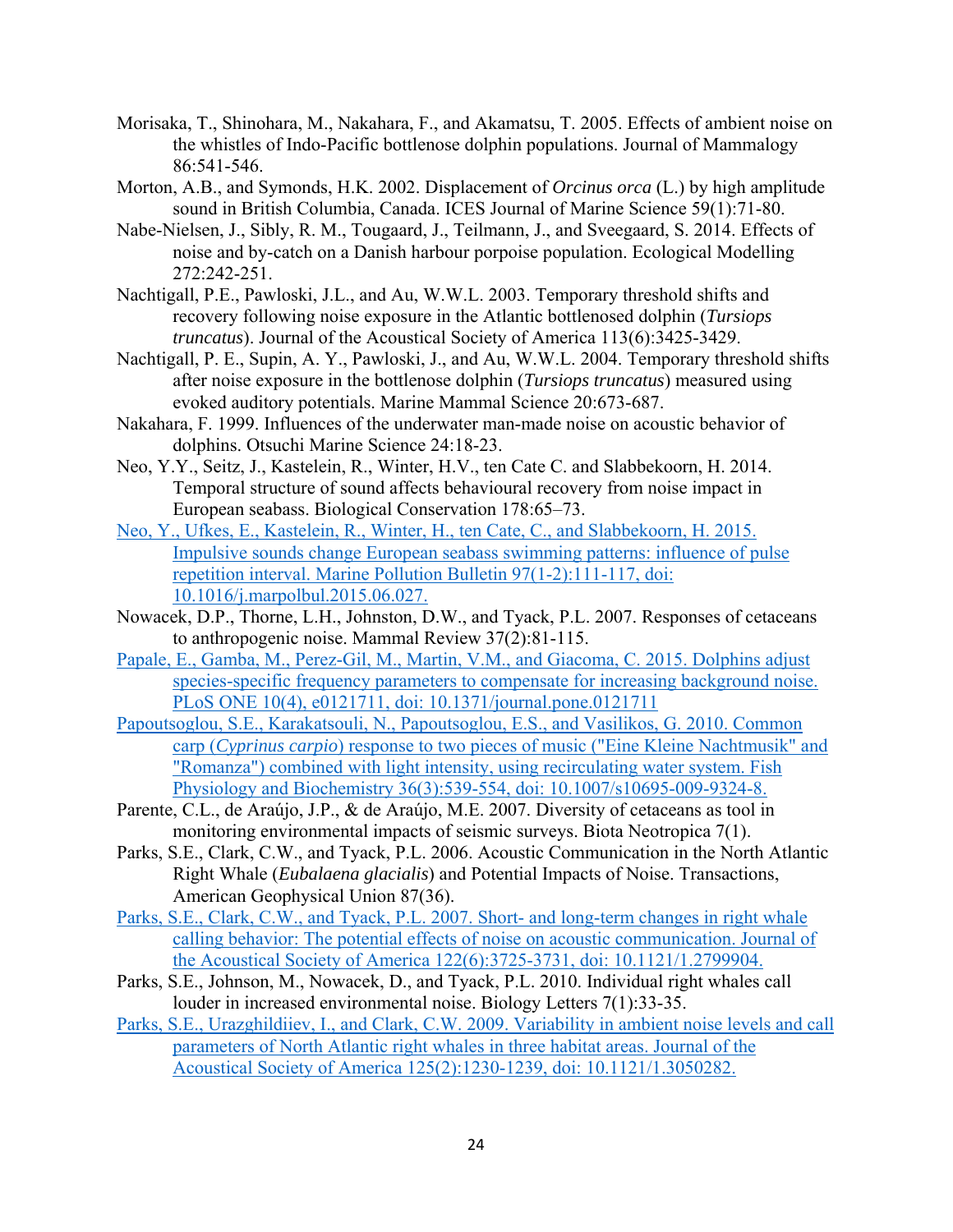- Pine, M.K., Jeffs, A.G., and Radford, A.C. 2014. The cumulative effect on sound levels from multiple underwater anthropogenic sound sources in shallow coastal waters. Journal of Applied Ecology 51:23-30.
- Popov, V., Klishin, V., Nechaev, D., Pletenko, M., Rozhnov, V., Supin, A., Sysueva, E., and Tarakanov, M. 2011. Influence of acoustic noises on the white whale hearing thresholds. Doklady Biological Sciences 440(1):332-334.
- Popov, V.V., Supin, A.Y., Rozhnov, V.V., Nechaev, D.I., Sysuyeva, E.V., Klishin, V.O., Pletenko, M.G., and Tarakanov, M.B. 2013. Hearing threshold shifts and recovery after noise exposure in beluga whales, *Delphinapterus leucas*. Journal of Experimental Biology 216(9):1587-1596.
- Popper, A.N. 2003. Effects of anthropogenic sounds on fishes. Fisheries 28(10):24-31.
- Popper, A.N., and Hastings, M.C. 2009. The effects of anthropogenic sources of sound on fishes. Journal of Fish Biology 75:455-489.
- Radford, A.N., Kerridge, E., and Simpson, S.D. 2014. Acoustic communication in a noisy world: Can fish compete with anthropogenic noise? Behavioural Ecology 25(5):1022- 1030, doi: 10.1093/beheco/aru029.
- Ray, C., and Schevill, W.E. 1967. Noisy underwater world of the Weddell seal. Animals 10(3):109-113.
- Rice, A.N., Tielens, J.T., Estabrook, B.J., Muirhead, C.A., Rahaman, A., Guerra, M., and Clark, C.W. 2014. Variation of ocean acoustic environments along the western North Atlantic coast: A case study in context of the right whale migration route. Ecological Informatics 21:89-99.
- Richardson, W.J., and Wursig, B. 1997. Influences of man-made noise and other human actions on cetacean behaviour. Marine and Freshwater Behaviour and Physiology 29(1-4):183- 209.
- Romagosa Verges, M., Cascão, I., Merchant, N., Lammers, M., Giacomello, E., Marques, T., and Silva, M. 2017. Underwater ambient noise in a baleen whale migratory habitat off the Azores. Frontiers in Marine Science 4(109), doi: 10.3389/fmars.2017.00109.
- Sabet, S.S., Neo, Y.Y., and Slabbekoorn, H. 2015. The effect of temporal variation in sound exposure on swimming and foraging behaviour of captive zebrafish. Animal Behaviour 107:49-50, doi: 10.1016/j.anbehav.2015.05.022.
- Schecklman, S., Houser, D., Cross, M., Hernandez, D., and Siderius, M. 2011. Comparison of methods used for computing the impact of sound on the marine environment. Marine Environmental Research 71(5):342-350.
- Scheifele, P.M., Andrew, S., Cooper, R.A., Darre, M., Musiek, F.E., and Max, L. 2005. Indication of a Lombard vocal response in the St. Lawrence River beluga. Journal of the Acoustical Society of America 117(3):1486-1492, doi: 10.1121/1.1835508.
- Scholik, A.R., and Yan, H.Y. 2001. Effects of underwater noise on auditory sensitivity of a cyprinid fish. Hearing Research 152:17-24.
- Schwarz, A.L., and Greer, G.L. 1984. Responses of Pacific Herring, *Clupea harengus pallasi*, to Some Underwater Sounds. Canadian Journal of Fisheries and Aquatic Sciences 41(8):1183-1192, doi:10.1139/f84-140.
- Shannon, G., McKenna, M.F., Angeloni, L.M., Crooks, K.R., Fristrup, K.M., Brown, E., Warner, K.A., Nelson, M.D., White, C., Briggs, J., McFarland, S., and Wittemyer, G. 2015. A synthesis of two decades of research documenting the effects of noise on wildlife. Biological Reviews 91(4):982-1005, DOI: 10.1111/brv.12207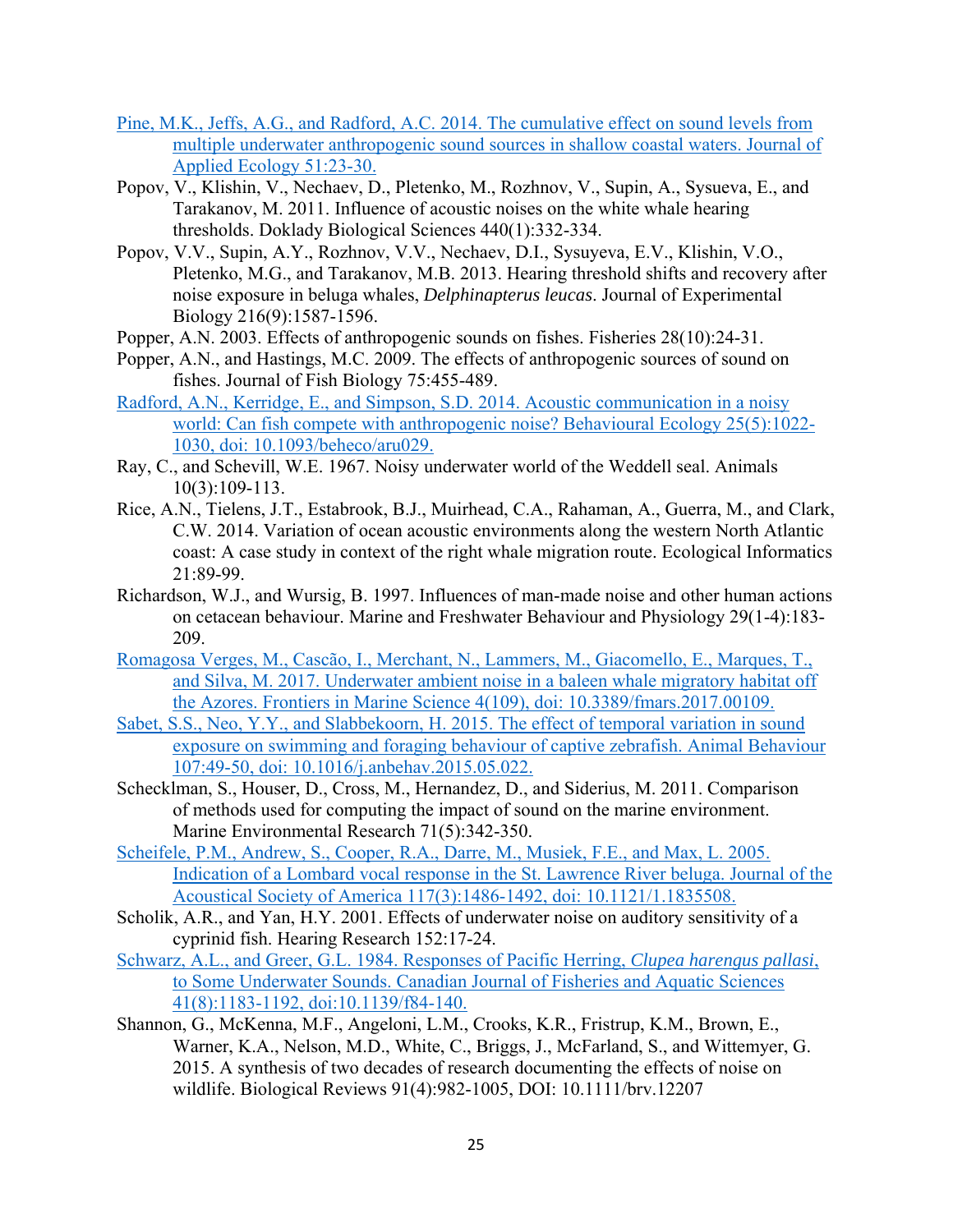- Shyu, H.J. and R. Hillson. 2006. A software workbench for estimating the effects of cumulative sound exposure in marine mammals. IEEE Journal of Oceanic Engineering 31(1):8-21.
- Sierra-Flores, R., Atack, T., Migaud, H., Davie, A. 2015. Stress response to anthropogenic noise in Atlantic cod *Gadus morhua* L. Aquacultural Engineering 67:67-76.
- Sills, J., Southall, B., and Reichmuth, C. 2016. Psychoacoustic Studies of Spotted (*Phoca largha*) and Ringed (Pusa hispida) Seals. The Effects of Noise on Aquatic Life II. Advances in Experimental Medicine and Biology 875:1025-1030.
- Simpson, S.D., Radford, A.N., Nedelec, S.L., Ferrari, M.C.O., Chivers, D.P., McCormick, M.I., and Meekan, M.G. 2016. Anthropogenic noise increases fish mortality by predation. Nature Communications 7:10544, doi: 10.1038/ncomms10544.
- Simpson, S.D., Yan, H.Y., Wittenrich, M.L., and Meekan, M.G. 2005. Response of embryonic coral reef fishes (Pomacentridae: *Amphiprion* spp.) to noise. Marine Ecology Progress Series 287:201-208.
- Slabbekoorn, H., Bouton, N., van Opzeeland, I., Coers, A., ten Cate, C., and Popper, A.N. 2010. A noisy spring: the impact of globally rising underwater sound levels on fish. Trends in Ecology & Evolution 25(7):419-427, doi: 10.1016/j.tree.2010.04.005.
- Smith, M.E., Kane, A.S., and Popper, A.N. 2004. Acoustical stress and hearing sensitivity in fishes: does the linear threshold shift hypothesis hold water? Journal of Experimental Biology 207(20):3591-3602, doi: 10.1242/Jeb.01188.
- Solé, M., Lenoir, M., Durfort, M., López-Bejar, M., Lombarte, A., and André, M. 2013. Ultrastructural Damage of *Loligo vulgaris* and *Illex coindetii* statocysts after Low Frequency Sound Exposure. PLoS ONE, 8(10), e78825, doi: 10.1371/journal.pone.0078825.
- Solé, M., Lenoir, M., Durfort, M., Lopez-Bejar, M., Lombarte, A., van der Schaar, M., & André, M. 2013. Does exposure to noise from human activities compromise sensory information from cephalopod statocysts ? Deep-Sea Research II 95:160-181.
- Southall, B.L., Bowles, A.E., Ellison, W.T., Finneran, J.J., Gentry, R.L., Greene, C.R.J., Kastak, D., Ketten, D.R., Miller, J.H., Nachtigall, P.E., Richardson, W.J., Thomas, J.A., and Tyack, P.L. 2007. Marine Mammal Noise Exposure Criteria: Initial Scientific Recommendations. Aquatic Mammals 33(4):411-521.
- Southall, B.L., Schusterman, R.J., Kastak, D., and Kastak, C.R. 2005. Reliability of underwater hearing thresholds in pinnipeds. Acoustics Research Letters Online-Arlo 6(4):243-249, doi: 10.1121/1.1985956.
- Southall, B.L., Schusterman, R.J., Kastak, D., Kastak, C.R., and Holt, M.M. 2001. Pinniped hearing and anthropogenic noise. Journal of the Acoustical Society of America 110(5):2722.
- Speares, P., Holt, D., and Johnston, C. 2011. The relationship between ambient noise and dominant frequency of vocalizations in two species of darters (Percidae: Etheostoma). Environmental Biology of Fishes 90(1):103-110, doi: 10.1007/s10641-010-9722-x.
- Tennessen, J.B., and Parks, S.E. 2016. Acoustic propagation modeling indicates vocal compensation in noise improves communication range for North Atlantic right whales. Endangered Species Research 30:225-237, doi: 10.3354/esr00738.
- Todd, V.L.G. 2016. Mitigation of underwater anthropogenic noise and marine mammals: the 'death of a thousand' cuts and/or mundane adjustment? Marine Pollution Bulletin 102(1):1-3, doi: 10.1016/j.marpolbul.2015.11.059.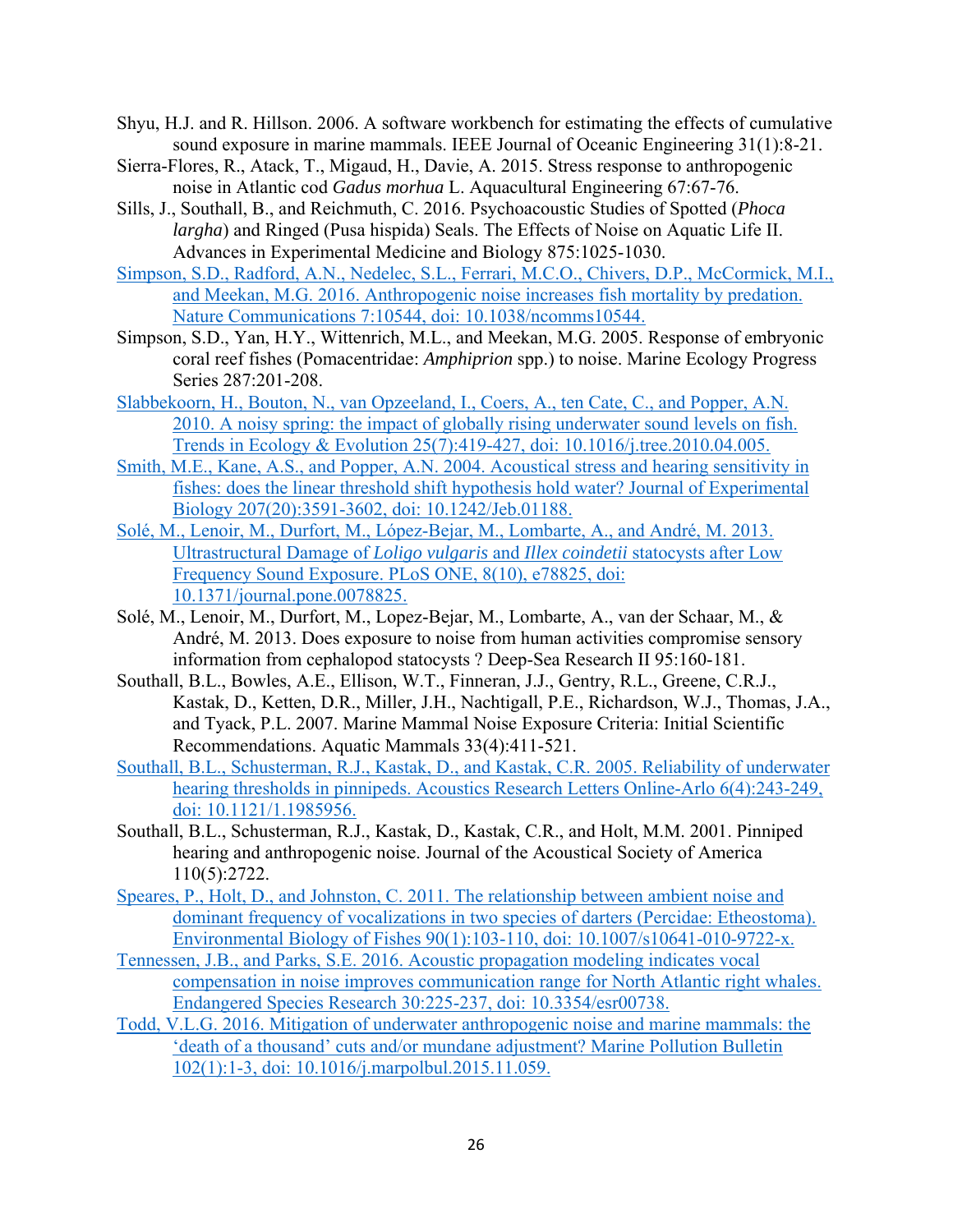- Tougaard, J., Wright, A.J., and Madsen, P.T. 2015. Cetacean noise criteria revisited in the light of proposed exposure limits for harbour porpoises. Marine Pollution Bulletin 90(1- 2):196-208, doi: 10.1016/j.marpolbul.2014.10.051.
- Tyack, P.L. 2008. Convergence of calls as animals form social bonds, active compensation for noisy communication channels, and the evolution of vocal learning in mammals. Journal of Comparative Psychology 122(3):319-331, doi: 10.1037/A0013087.
- Tyack, P.L. 2008. Implications for marine mammals of large-scale changes in the marine acoustic environment. Journal of Mammalogy 89:549-558.
- Tyack, P.L. 2009. Acoustic playback experiments to study behavioral responses of freeranging marine animals to anthropogenic sound. Marine Ecology Progress Series 395:187-200.
- Tyack, P., Gordon, J., and Thompson, D. 2004. Controlled exposure experiments to determine the effects of noise on large marine mammals. Marine Technical Society Journal 37:41- 53.
- Voellmy, I.K., Purser, J., Flynn, D., Kennedy, P., Simpson, S.D., and Radford, A.N. 2014. Acoustic noise reduces foraging success in two sympatric fish species via different mechanisms. Animal Behaviour 89:191-198.
- Wartzok, D., Popper, A.N., Gordon, J., and Merrill, J. 2003. Factors affecting the responses of marine mammals to acoustic disturbance. Marine Technology Society Journal 37(4):6- 15.
- Watkins, W.A. 1986. Whale reactions to human activities in Cape Cod waters. Marine Mammal Science 2(4):251-262.
- Weilgart, L.S. 2007. The impacts of anthropogenic ocean noise on cetaceans and implications for management. Canadian Journal of Zoology 85(11):1091-1116, doi: 10.1139/Z07- 101.
- Weilgart, L.S. 2007. A brief review of known effects of noise on marine mammals. International Journal of Comparative Psychology 20:159–168.
- Williams, R., Clark, C.W., Ponirakis, D., and Ashe, E. 2014. Acoustic quality of critical habitats for three threatened whale populations. Animal Conservation 17(2):174-185.
- Williams, R., Erbe, C., Ashe, E., and Clark, C.W. 2015. Quiet(er) marine protected areas. Marine Pollution Bulletin 100(1):154-161, doi: 10.1016/j.marpolbul.2015.09.012.
- Williams, R., Lusseau, D., and Hammond, P.S. 2006. Estimating relative energetic costs of human disturbance to killer whales (*Orcinus orca*). Biological Conservation 133:301- 311.
- Wright, A.J. 2015. Sound science: maintaining numerical and statistical standards in the pursuit of noise exposure criteria for marine mammals. Frontiers in Marine Science 24 November 2015 doi: 10.3389/fmars.2015.00099.
- Wright, A.J., Deak, T., and Parsons, E.C.M. 2011. Size matters: Management of stress responses and chronic stress in beaked whales and other marine mammals may require larger exclusion zones. Marine Pollution Bulletin 63(1-4):5-9, doi: 10.1016/j.marpolbul.2009.11.024.
- Wright, A.J., and Highfill, L. 2007. Noise-related stress and marine mammals: An introduction. International Journal of Comparative Psychology 20(2-3):iii-viii.
- Wright, A.J., and Highfill, L. eds. 2007. Considerations of the effects of noise on marine mammals and other animals. International Journal of Comparative Psychology 20:89- 316.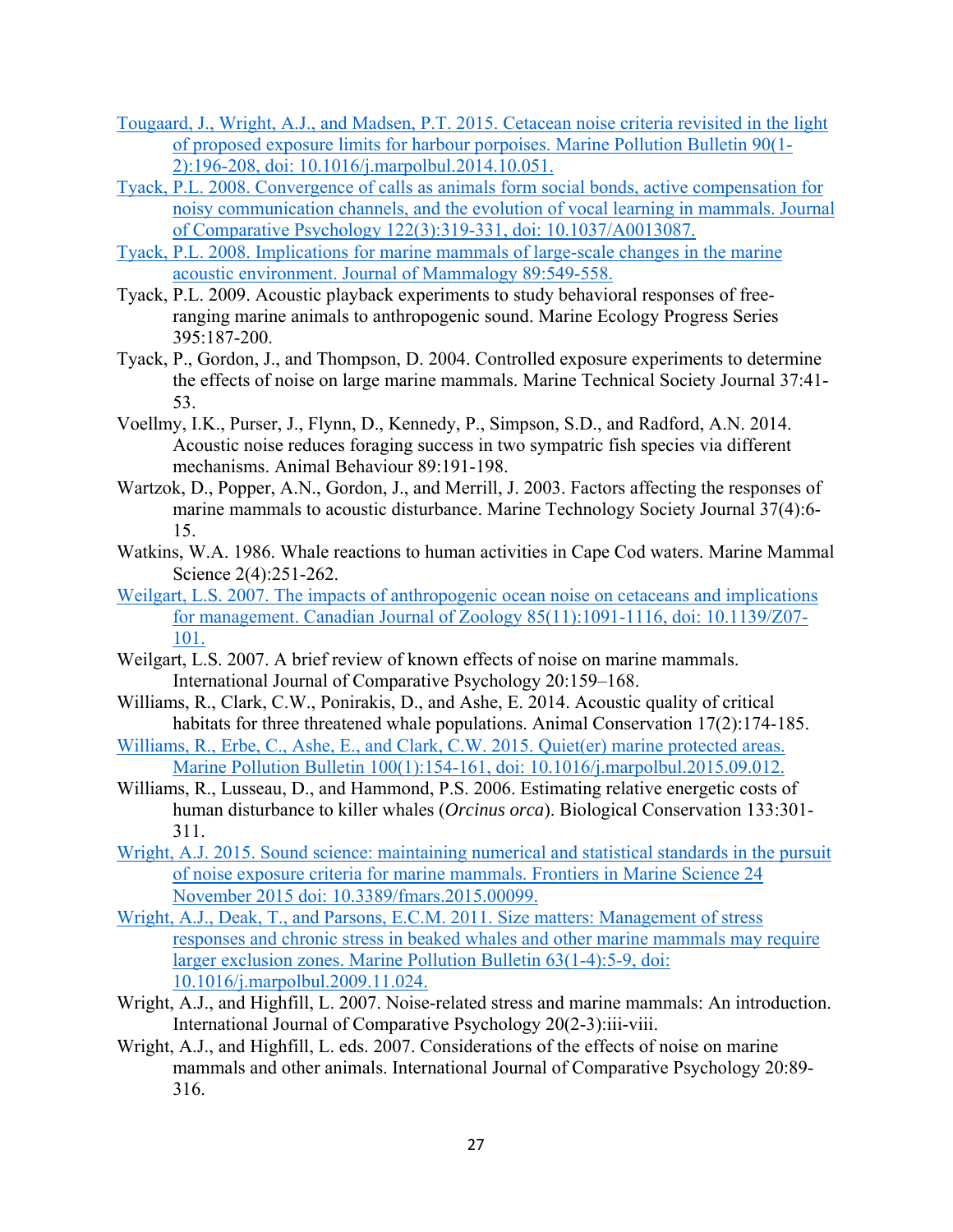- Wright, A.J., and Kyhn, L.A. 2014. Practical management of cumulative anthropogenic impacts with working marine examples. Conservation Biology 29:333-340, doi: 10.1111/cobi.12425.
- Wright, A.J., Soto, N.A., Baldwin, A.L., Bateson, M., Beale, C.M., Clark, C., Deak, T., Edwards, E.F., Fernandez, A., Godinho, A., Hatch, L.T., Kakuschke, A., Lusseau, D., Martineau, D., Romero, L.M., Weilgart, L.S., Wintle, B.A., and Notarbartolo-di-Sciara, G.M., Vidal. 2007. Do Marine Mammals Experience Stress Related to Anthropogenic Noise? International Journal of Comparative Psychology 20:247-316.
- Wright, A.J., Soto, N.A., Baldwin, A.L., Bateson, M., Beale, C.M., Clark, C., Deak, T., Edwards, E.F., Fernández, A., Godinho, A., Hatch, L. T., Kakuschke, A., Lusseau, D., Martineau, D., Romero, M.L., Weilgart, L.S., Wintle, B.A., Notarbartolo-di-Sciara, G., and Martin, V. 2007. Anthropogenic Noise as a Stressor in Animals: A Multidisciplinary Perspective. International Journal of Comparative Psychology 20(2):250-273.
- Wysocki, L.E., and Ladich, F. 2005. Effects of noise exposure on click detection and the temporal resolution ability of the goldfish auditory system. Hearing Research 201(1- 2):27-36, doi: 10.1016/j.heares.2004.08.015.
- Wysocki, L.E., and Ladich, F. 2005. Hearing in fishes under noise conditions. Jaro-Journal of the Association for Research in Otolaryngology 6(1):28-36, doi: 10.1007/s10162-004- 4043-4.
- Zitterbart, D.P., Kindermann, L., Burkhardt, E., and Boebel, O. 2013. Automatic Round-the-Clock Detection of Whales for Mitigation from Underwater Noise Impacts PLoS ONE, 8(8), e71217.

## **Masking**

- Bagočius, D. 2015. Potential Masking of the Baltic Grey Seal Vocalisations by Underwater Shipping Noise in the Lithuanian Area of the Baltic Sea. Environmental Research, Engineering and Management 70(4):66-72.
- Branstetter, B.K., Bakhtiari, K., Black, A., Trickey, J.S., Finneran, J.J., and Aihara, H. 2016. Energetic and informational masking of complex sounds by a bottlenose dolphin (*Tursiops truncatus*). Journal of the Acoustical Society of America 140(3):1904-1917, doi: http://dx.doi.org/10.1121/1.4962530.
- Branstetter, B.K., and Finneran, J.J. 2008. Comodulation masking release in bottlenose dolphins (*Tursiops truncatus*). Journal of the Acoustical Society of America 124(1):625- 633, doi: 10.1121/1.2918545.
- Branstetter, B.K., Trickey, J.S., Aihara, H., Finneran, J.J., and Liberman, T.R. 2013. Time and frequency metrics related to auditory masking of a 10 kHz tone in bottlenose dolphins (*Tursiops truncatus*). Journal of the Acoustical Society of America 134(6):4556-4565, doi: 10.1121/1.4824680.
- Branstetter, B.K., Trickey, J.S., Bakhtiari, K., Black, A., Aihara, H., and Finneran, J.J. 2013. Auditory masking patterns in bottlenose dolphins (*Tursiops truncatus*) with natural, anthropogenic, and synthesized noise. Journal of the Acoustical Society of America 133(3):1811-1818, doi: 10.1121/1.4789939.
- Clark, C.W., Ellison, W.T., Southall, B.L., Hatch, L., Van Parijs, S.M., Frankel, A., and Ponirakis, D. 2009. Acoustic masking in marine ecosystems: intuitions, analysis, and implication. Marine Ecology Progress Series 395:201-222, doi: 10.3354/Meps08402.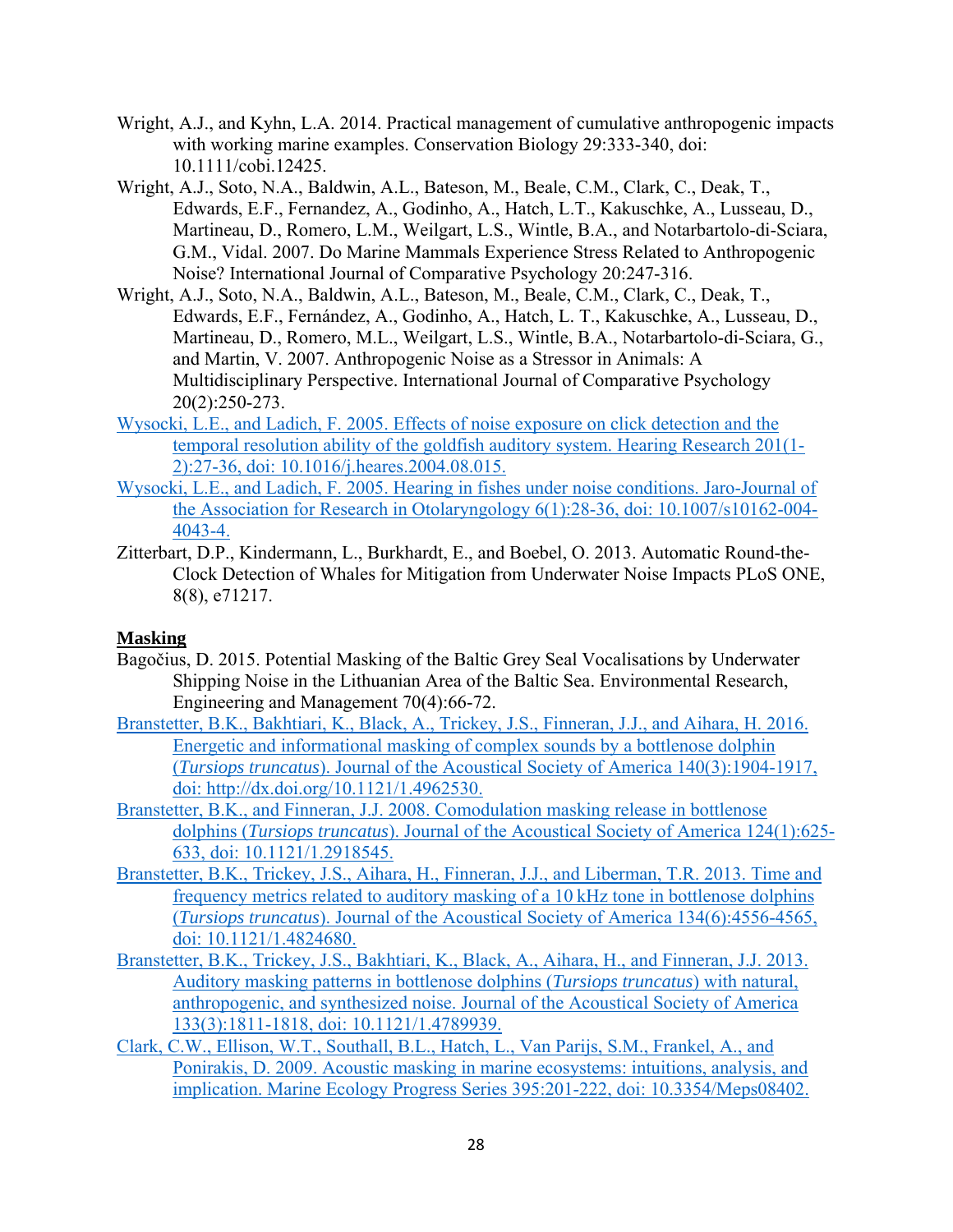- Erbe, C. 2008. Critical ratios of beluga whales (*Delphinapterus leucas*) and masked signal duration. Journal of the Acoustical Society of America 124(4):2216-2223, doi: 10.1121/1.2970094
- Erbe, C. (2015). The maskogram: A tool to illustrate zones of masking. Aquatic Mammals 41(4):434-443, doi: 10.1578/AM.41.4.2015.434.
- Erbe, C., King, A., Yedlin, M., and Farmer, D. (1999). Computer models for masked hearing experiments with beluga whales (*Delphinapterus leucas*). Journal of the Acoustical Society of America 105(5):2967-2978, doi: 10.1121/1.426945.
- Erbe, C., Reichmuth, C., Cunningham, K.C., Lucke, K., and Dooling, R.J. 2016. Communication masking in marine mammals: A review and research strategy. Marine Pollution Bulletin 103:15-38, doi: 10.1016/j.marpolbul.2015.12.007.
- Fay, R.R. 2011. Signal-to-noise ratio for source determination and for a comodulated masker in goldfish, *Carassius auratus*. Journal of the Acoustical Society of America 129(5):3367- 3372.
- Holt, M.M., and Schusterman, R.J. 2007. Spatial release from masking of aerial tones in pinnipeds. Journal of the Acoustical Society of America 121(2):1219-1225, doi: 10.1121/1.2404929.
- Kastelein, R.A., and Wensveen, P.J. 2008. Effect of two levels of masking noise on the hearing threshold of a harbour porpoise (*Phocoena phocoena*) for a 4.0 kHz signal. Aquatic Mammals 34(4):420-425.
- Southall, B.L., Schusterman, R.J., and Kastak, D. 2000. Masking in three pinnipeds: Underwater, low-frequency critical ratios. Journal of the Acoustical Society of America 108(3):1322-1326, doi: 10.1121/1.1288409.
- Southall, B.L., Schusterman, R.J., and Kastak, D. 2003. Auditory masking in three pinnipeds: Aerial critical ratios and direct critical bandwidth measurements. Journal of the Acoustical Society of America 114(3):1660-1666, doi: 10.1121/1.1587733.

#### **Physiological and behavioral human noise effects on marine organisms**

- Amoser, S., and Ladich, F. 2003. Diversity in noise-induced temporary hearing loss in otophysine fishes. Journal of the Acoustical Society of America 113(4):2170-2179, doi: 10.1121/1.1557212.
- Banner, A., and Hyatt, M. 1973. Effects of noise on eggs and larvae of two estuarine fishes. Transactions of the American Fisheries Society 102(1):134-136.
- Belanger, A.J., Bobeica, I., and Higgs, D.M. 2010. The effect of stimulus type and background noise on hearing abilities of the round goby *Neogobius melanostomus*. Journal of Fish Biology 77(7):1488-1504, doi: 10.1111/j.1095-8649.2010.02773.x.
- Buscaino, G., Filiciotto, F., Buffa, G., Bellante, A., Di Stefano, V., Assenza, A., Fazio, F., Caola, G., and Mazzola, S. 2010. Impact of an acoustic stimulus on the motility and blood parameters of European sea bass (*Dicentrarchus labrax* L.) and gilthead sea bream (*Sparus aurata* L.). Marine Environmental Research 69(3):136-142.
- Croll, D.A., Clark, C.W., Calambokidis, J., Ellison, W.T., and Tershy, B.R. 2001. Effect of anthropogenic low-frequency noise on the foraging ecology of *Balaenoptera* whales. Animal Conservation 4(1):13-27, doi: 10.1017/s1367943001001020.
- Finneran, J.J. 2015. Noise-induced hearing loss in marine mammals: A review of temporary threshold shift studies from 1996 to 2015. Journal of the Acoustical Society of America 138(3):1702-1726, doi: 10.1121/1.4927418.